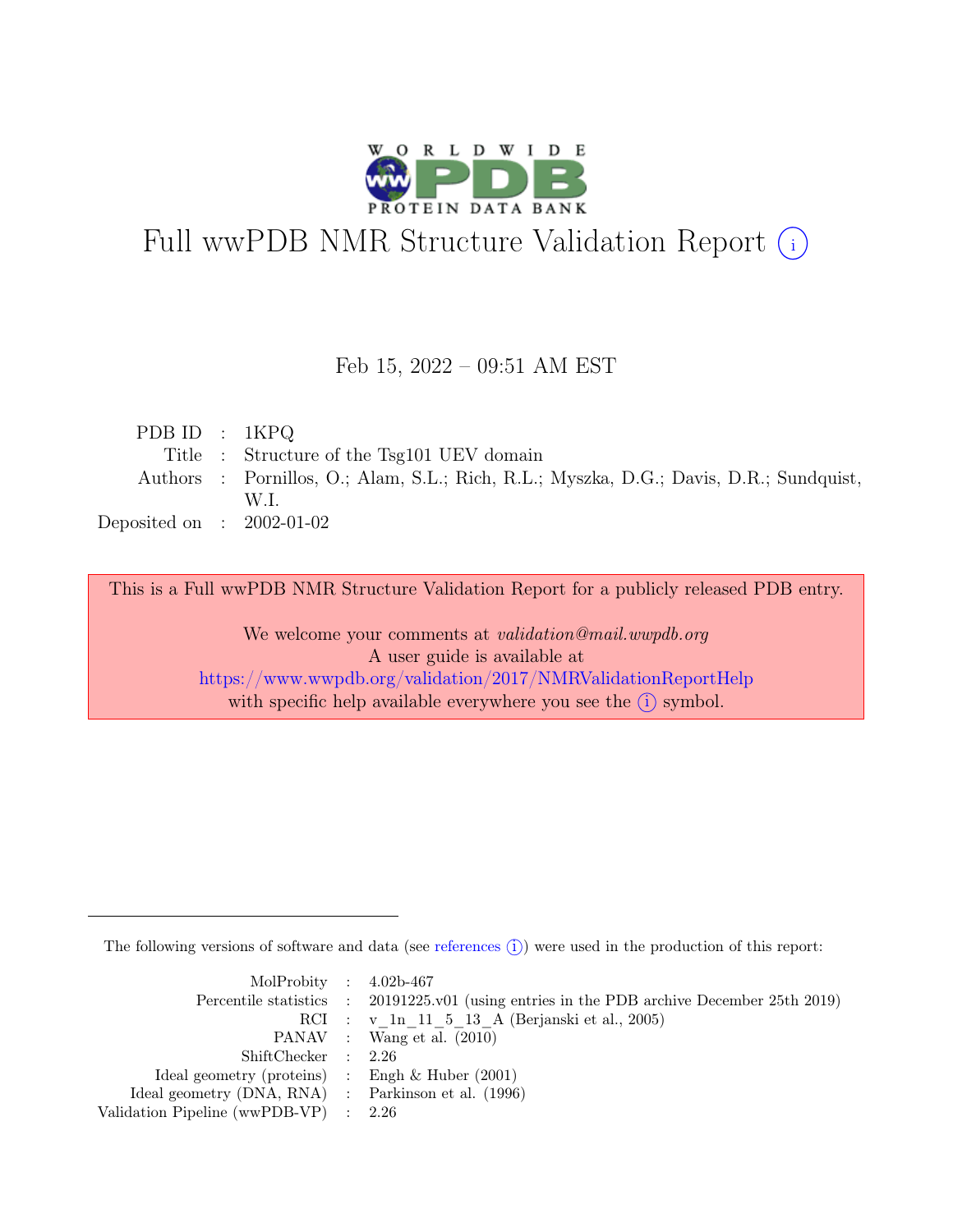## 1 Overall quality at a glance  $(i)$

The following experimental techniques were used to determine the structure: SOLUTION NMR

The overall completeness of chemical shifts assignment was not calculated.

Percentile scores (ranging between 0-100) for global validation metrics of the entry are shown in the following graphic. The table shows the number of entries on which the scores are based.



| Metric.               | Whole archive<br>$(\#Entries)$ | NMR archive<br>$(\#Entries)$ |
|-----------------------|--------------------------------|------------------------------|
| Clashscore            | 158937                         | 12864                        |
| Ramachandran outliers | 154571                         | 11451                        |
| Sidechain outliers    | 154315                         | 11428                        |

The table below summarises the geometric issues observed across the polymeric chains and their fit to the experimental data. The red, orange, yellow and green segments indicate the fraction of residues that contain outliers for  $>=$  3, 2, 1 and 0 types of geometric quality criteria. A cyan segment indicates the fraction of residues that are not part of the well-defined cores, and a grey segment represents the fraction of residues that are not modelled. The numeric value for each fraction is indicated below the corresponding segment, with a dot representing fractions  $\langle=5\%$ 

| Mol | $\gamma$ hain | Length |     | Quality of chain |    |    |  |
|-----|---------------|--------|-----|------------------|----|----|--|
|     |               |        |     |                  |    |    |  |
|     |               | 145    | 30% | 54%              | 7% | 9% |  |

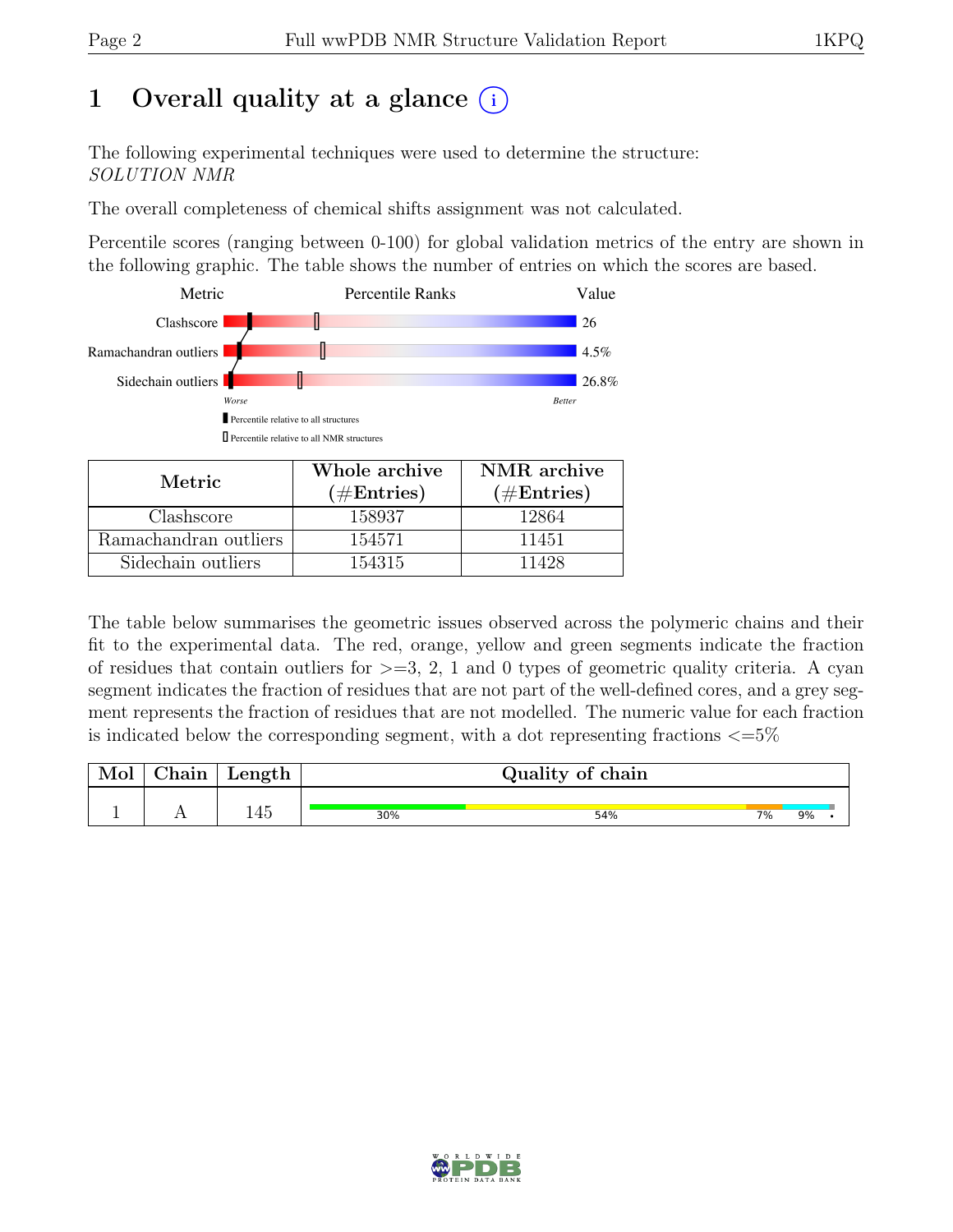## 2 Ensemble composition and analysis  $(i)$

This entry contains 15 models. Model 14 is the overall representative, medoid model (most similar to other models). The authors have identified model 1 as representative, based on the following criterion: lowest dyana target function.

The following residues are included in the computation of the global validation metrics.

| Well-defined (core) protein residues                                                      |                              |            |  |  |  |
|-------------------------------------------------------------------------------------------|------------------------------|------------|--|--|--|
| $\vert$ Backbone RMSD $(A)$   Medoid model  <br>Well-defined core   Residue range (total) |                              |            |  |  |  |
|                                                                                           | A:7-A:43, A:49-A:142 $(131)$ | $\rm 0.65$ |  |  |  |

Ill-defined regions of proteins are excluded from the global statistics.

Ligands and non-protein polymers are included in the analysis.

The models can be grouped into 2 clusters and 2 single-model clusters were found.

| Cluster number        | Models                            |
|-----------------------|-----------------------------------|
|                       | 3, 4, 7, 8, 9, 10, 11, 13, 14, 15 |
|                       | 1, 2, 5                           |
| Single-model clusters | 6. 12                             |

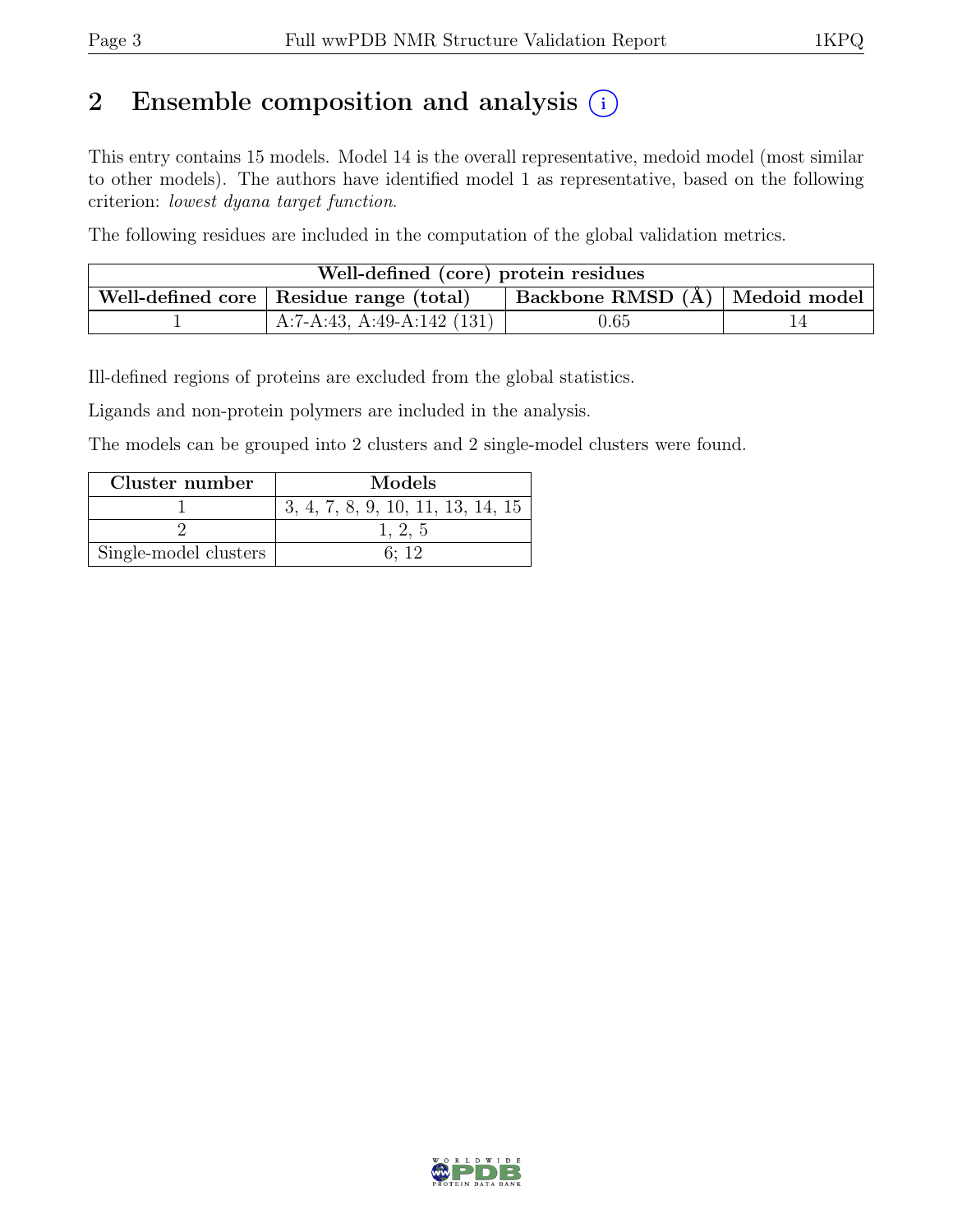## 3 Entry composition  $(i)$

There is only 1 type of molecule in this entry. The entry contains 1161 atoms, of which 0 are hydrogens and 0 are deuteriums.

• Molecule 1 is a protein called Tumor susceptibility gene 101 protein.

| Mol |     | Chain   Residues | Atoms          |     |     |  |  | <b>Trace</b> |
|-----|-----|------------------|----------------|-----|-----|--|--|--------------|
|     |     |                  | $_{\rm Total}$ |     |     |  |  |              |
|     | -44 | 1161             | 757            | 188 | 210 |  |  |              |

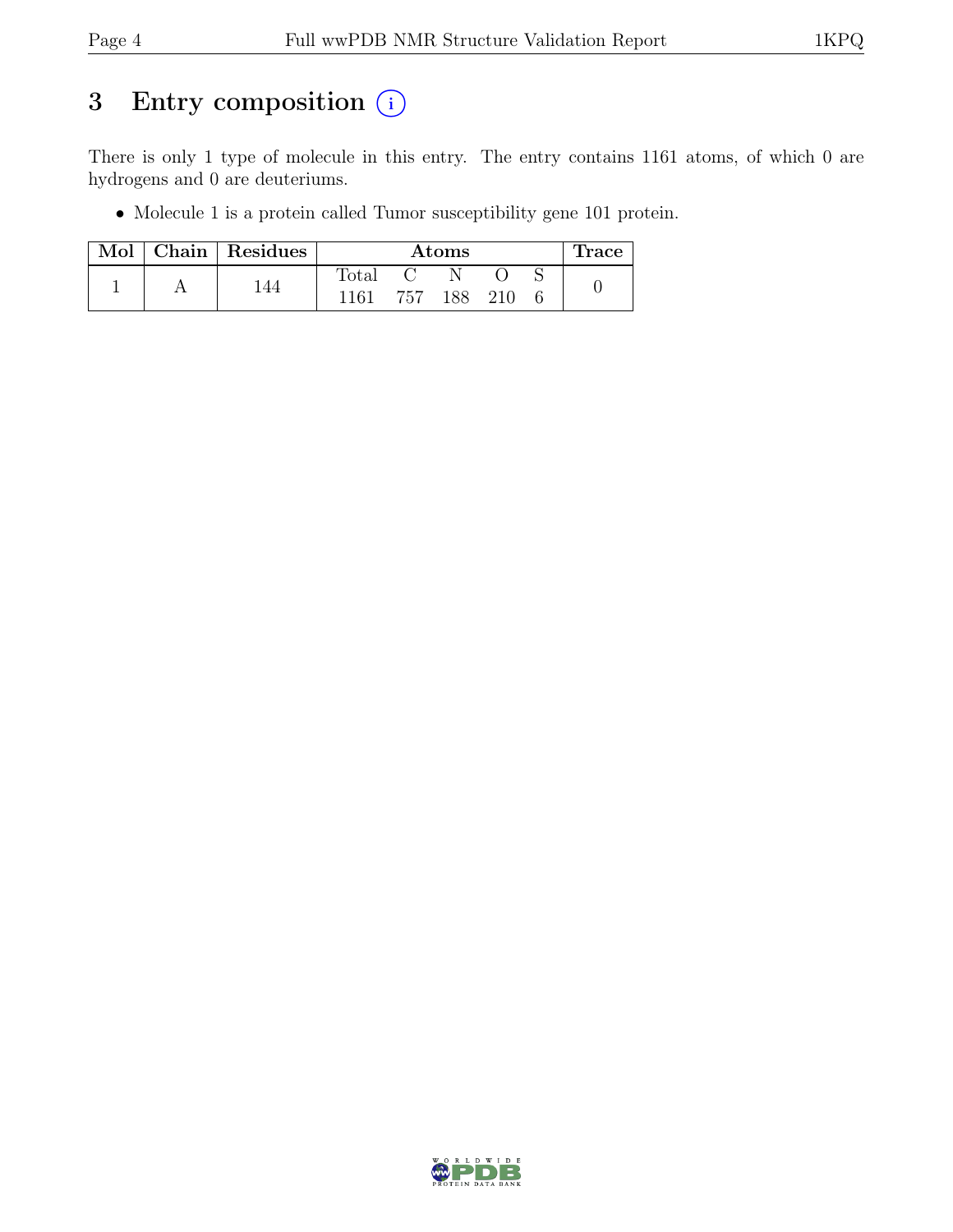# 4 Residue-property plots (i)

### <span id="page-4-0"></span>4.1 Average score per residue in the NMR ensemble

These plots are provided for all protein, RNA, DNA and oligosaccharide chains in the entry. The first graphic is the same as shown in the summary in section 1 of this report. The second graphic shows the sequence where residues are colour-coded according to the number of geometric quality criteria for which they contain at least one outlier:  $green = 0$ ,  $yellow = 1$ ,  $orange = 2$  and  $red =$ 3 or more. Stretches of 2 or more consecutive residues without any outliers are shown as green connectors. Residues which are classified as ill-defined in the NMR ensemble, are shown in cyan with an underline colour-coded according to the previous scheme. Residues which were present in the experimental sample, but not modelled in the final structure are shown in grey.

• Molecule 1: Tumor susceptibility gene 101 protein



### 4.2 Scores per residue for each member of the ensemble

Colouring as in section [4.1](#page-4-0) above.

#### 4.2.1 Score per residue for model 1

• Molecule 1: Tumor susceptibility gene 101 protein



#### 4.2.2 Score per residue for model 2

• Molecule 1: Tumor susceptibility gene 101 protein

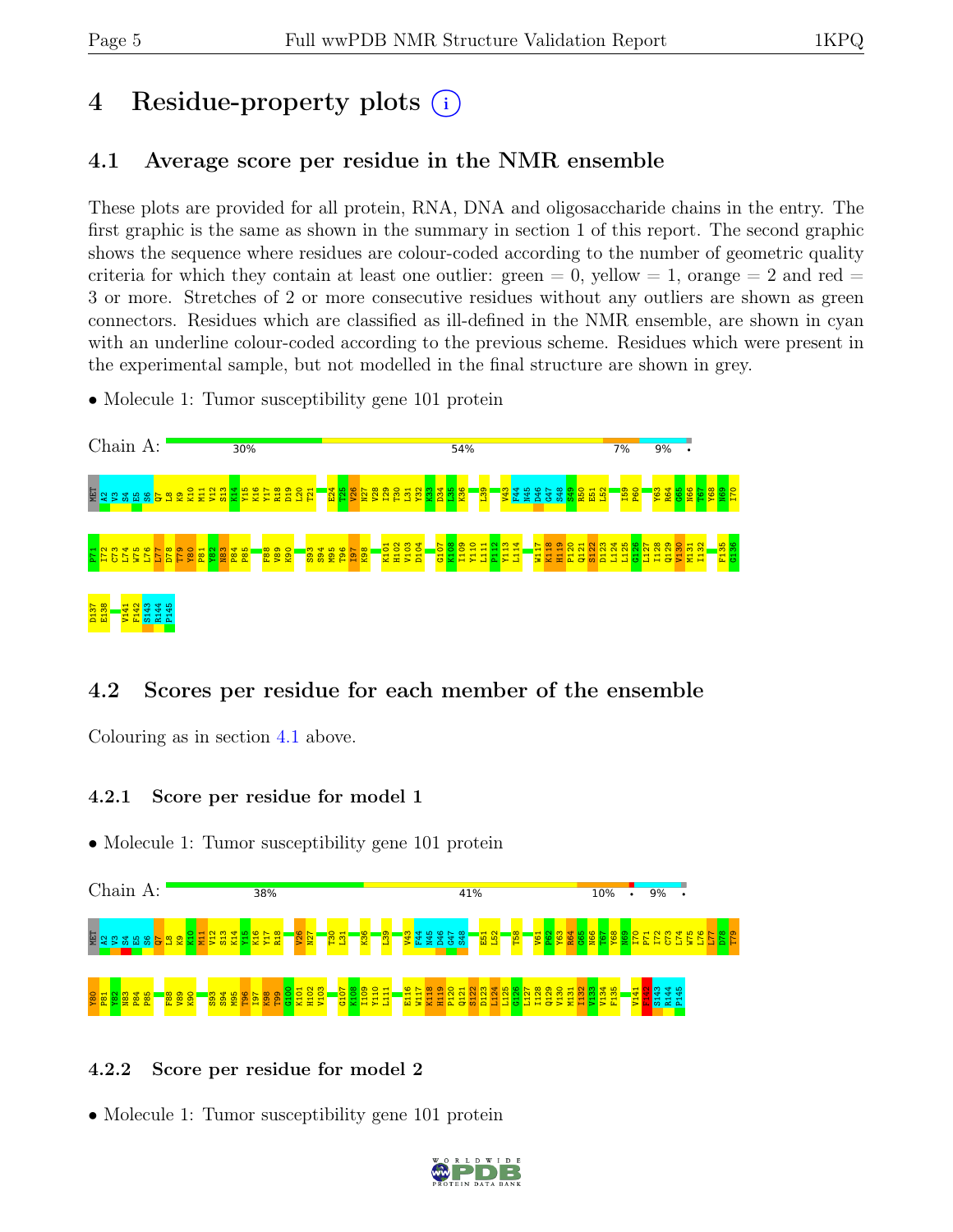

#### 4.2.3 Score per residue for model 3

• Molecule 1: Tumor susceptibility gene 101 protein



4.2.4 Score per residue for model 4

• Molecule 1: Tumor susceptibility gene 101 protein



#### 4.2.5 Score per residue for model 5

• Molecule 1: Tumor susceptibility gene 101 protein



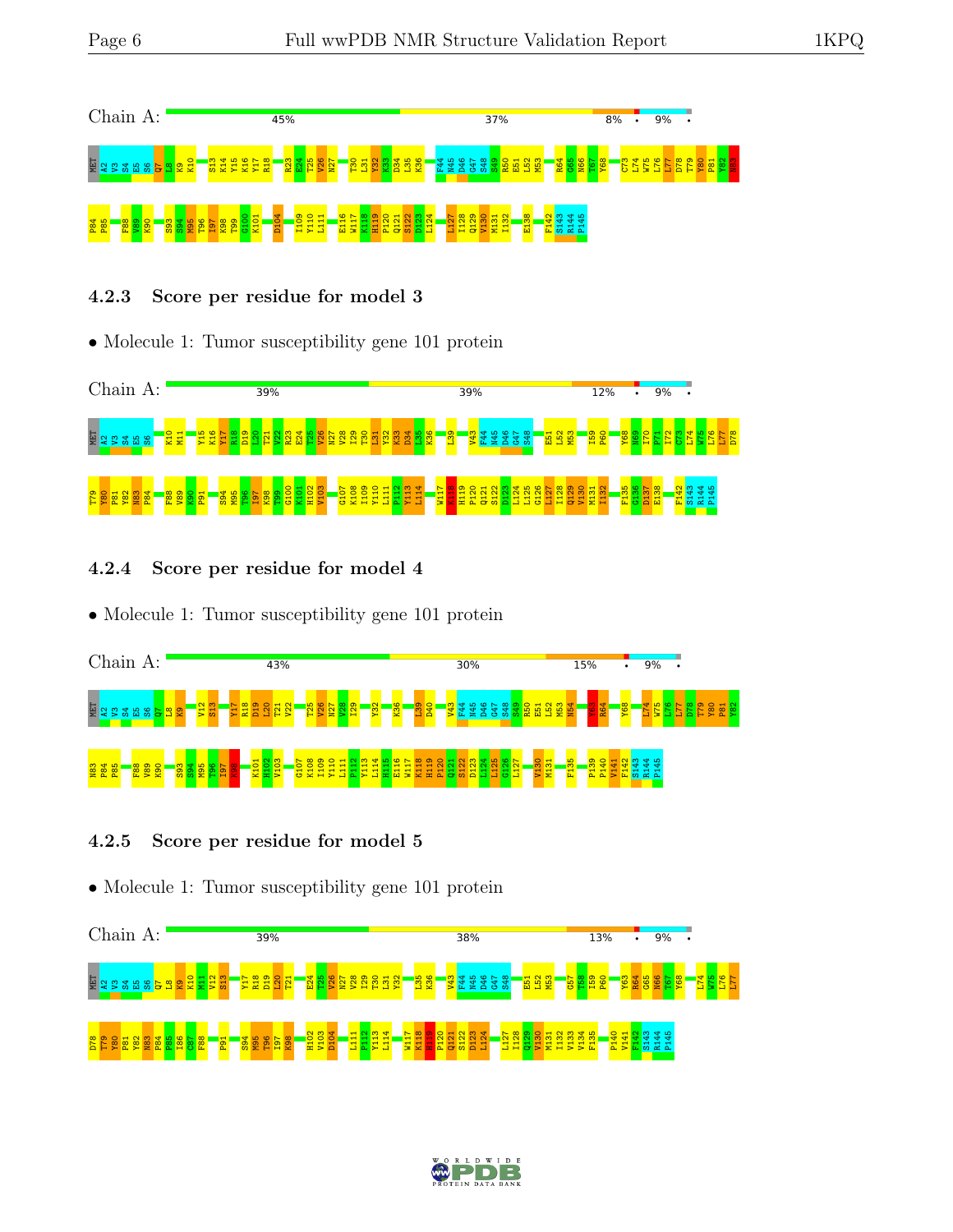#### 4.2.6 Score per residue for model 6

• Molecule 1: Tumor susceptibility gene 101 protein



#### 4.2.7 Score per residue for model 7

• Molecule 1: Tumor susceptibility gene 101 protein



#### 4.2.8 Score per residue for model 8

• Molecule 1: Tumor susceptibility gene 101 protein



#### 4.2.9 Score per residue for model 9

• Molecule 1: Tumor susceptibility gene 101 protein

42%

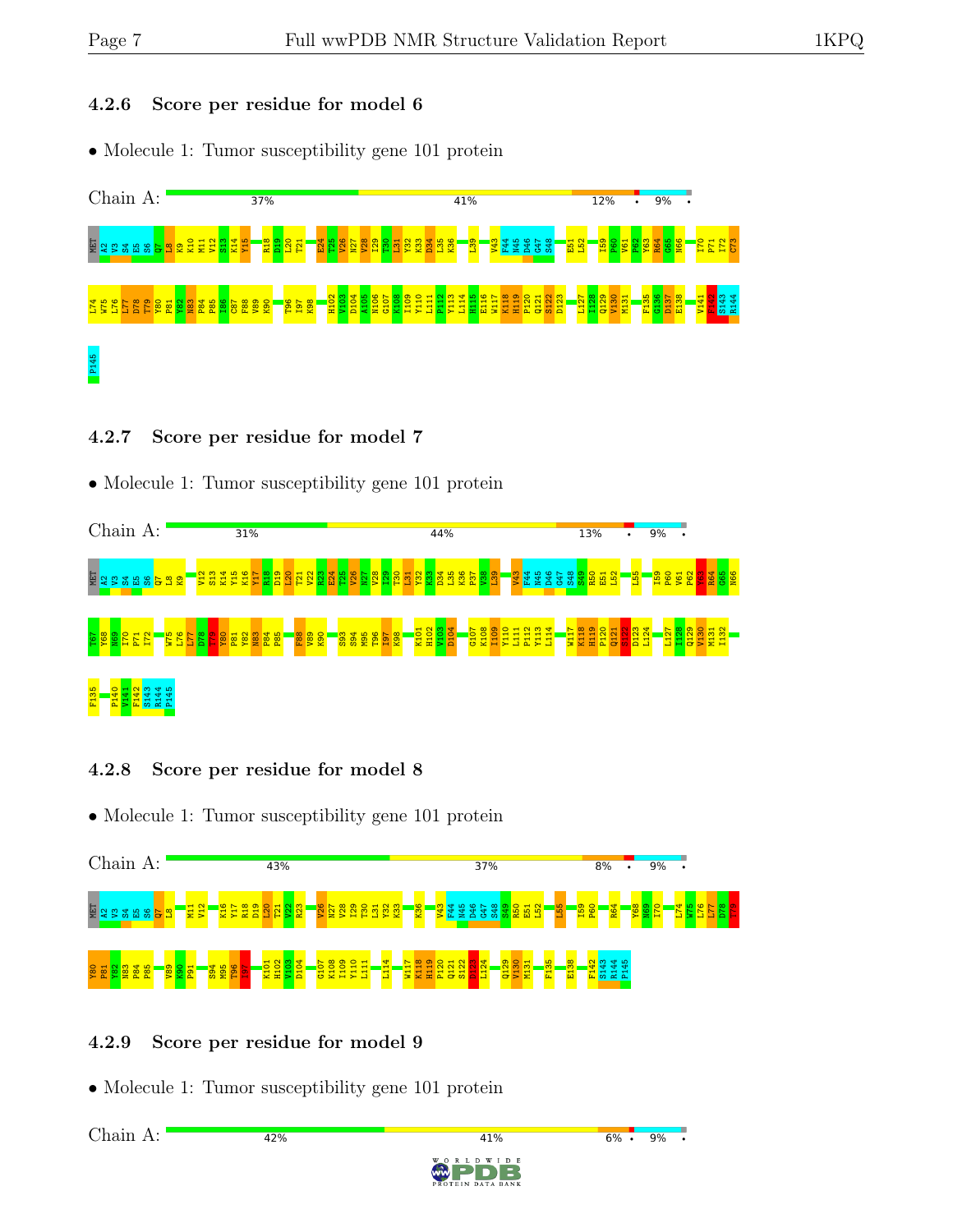

#### 4.2.10 Score per residue for model 10

• Molecule 1: Tumor susceptibility gene 101 protein



#### 4.2.11 Score per residue for model 11

• Molecule 1: Tumor susceptibility gene 101 protein



#### 4.2.12 Score per residue for model 12

• Molecule 1: Tumor susceptibility gene 101 protein



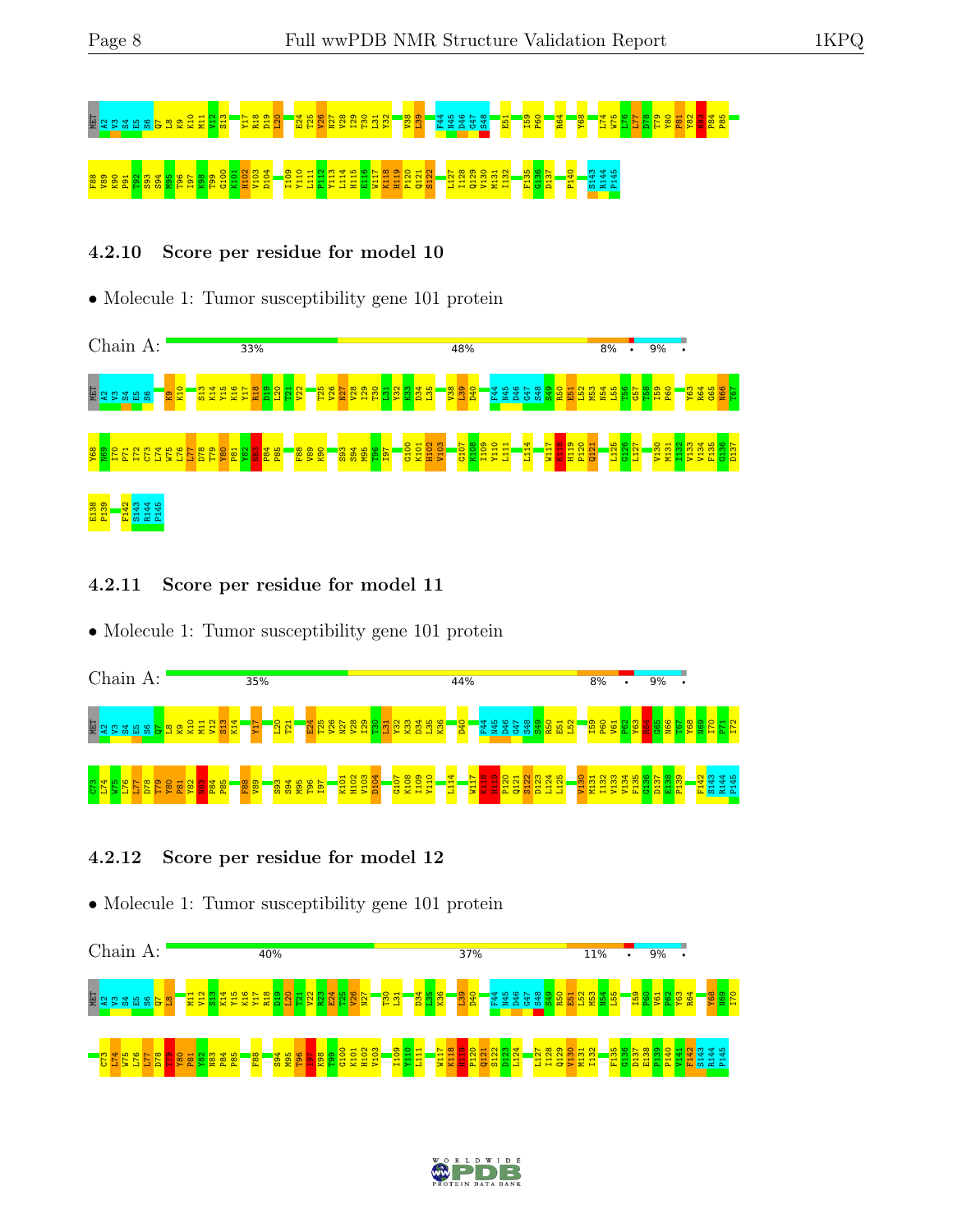#### 4.2.13 Score per residue for model 13

• Molecule 1: Tumor susceptibility gene 101 protein



#### 4.2.14 Score per residue for model 14 (medoid)

• Molecule 1: Tumor susceptibility gene 101 protein



#### 4.2.15 Score per residue for model 15

• Molecule 1: Tumor susceptibility gene 101 protein



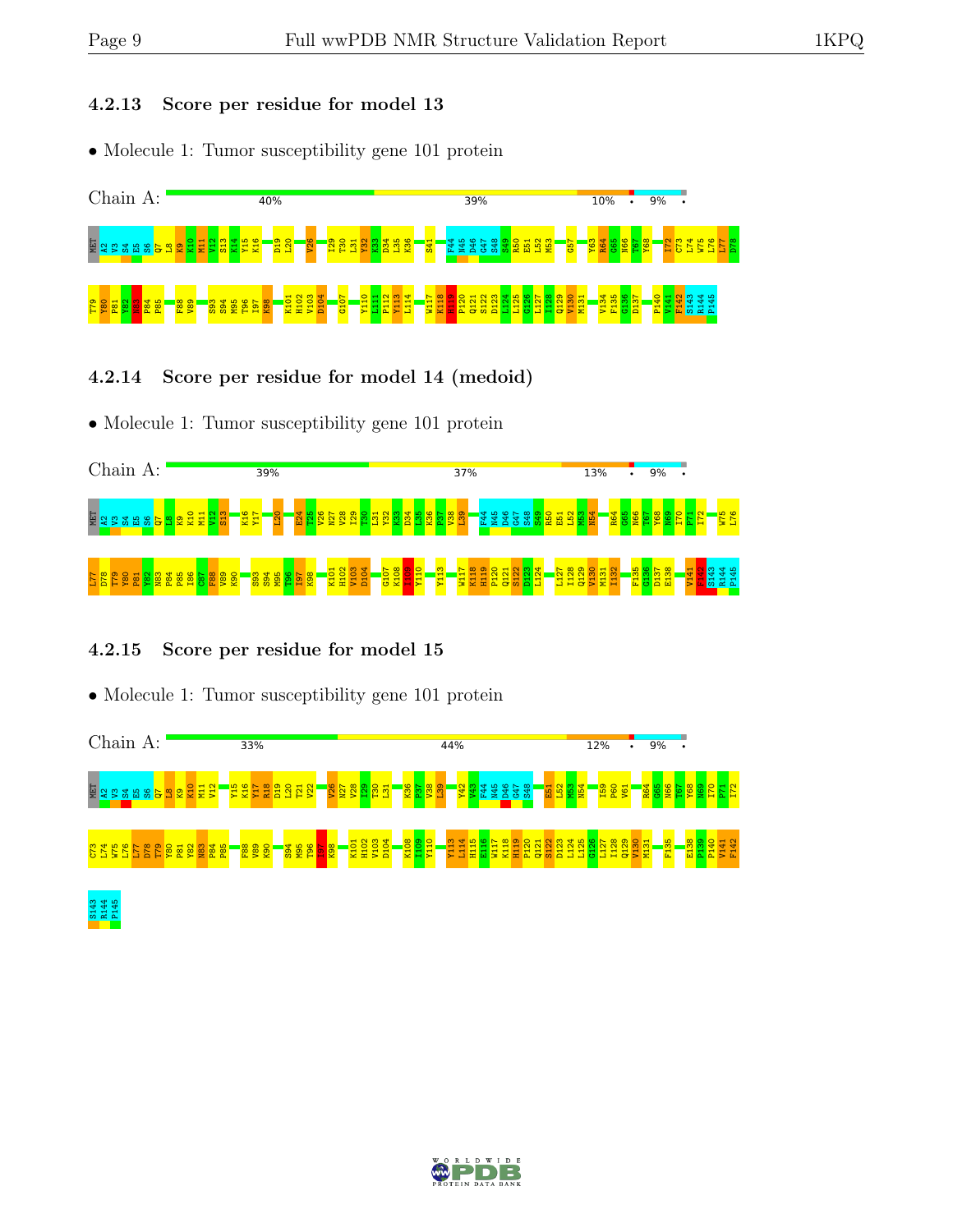## 5 Refinement protocol and experimental data overview  $(i)$

The models were refined using the following method: DYANA.

Of the 20 calculated structures, 15 were deposited, based on the following criterion: Structures with the lowest DYANA target function.

The following table shows the software used for structure solution, optimisation and refinement.

| Software name   Classification |                    | Version |
|--------------------------------|--------------------|---------|
| ' DYANA                        | structure solution |         |
| <b>DYANA</b>                   | refinement         |         |

No chemical shift data was provided.

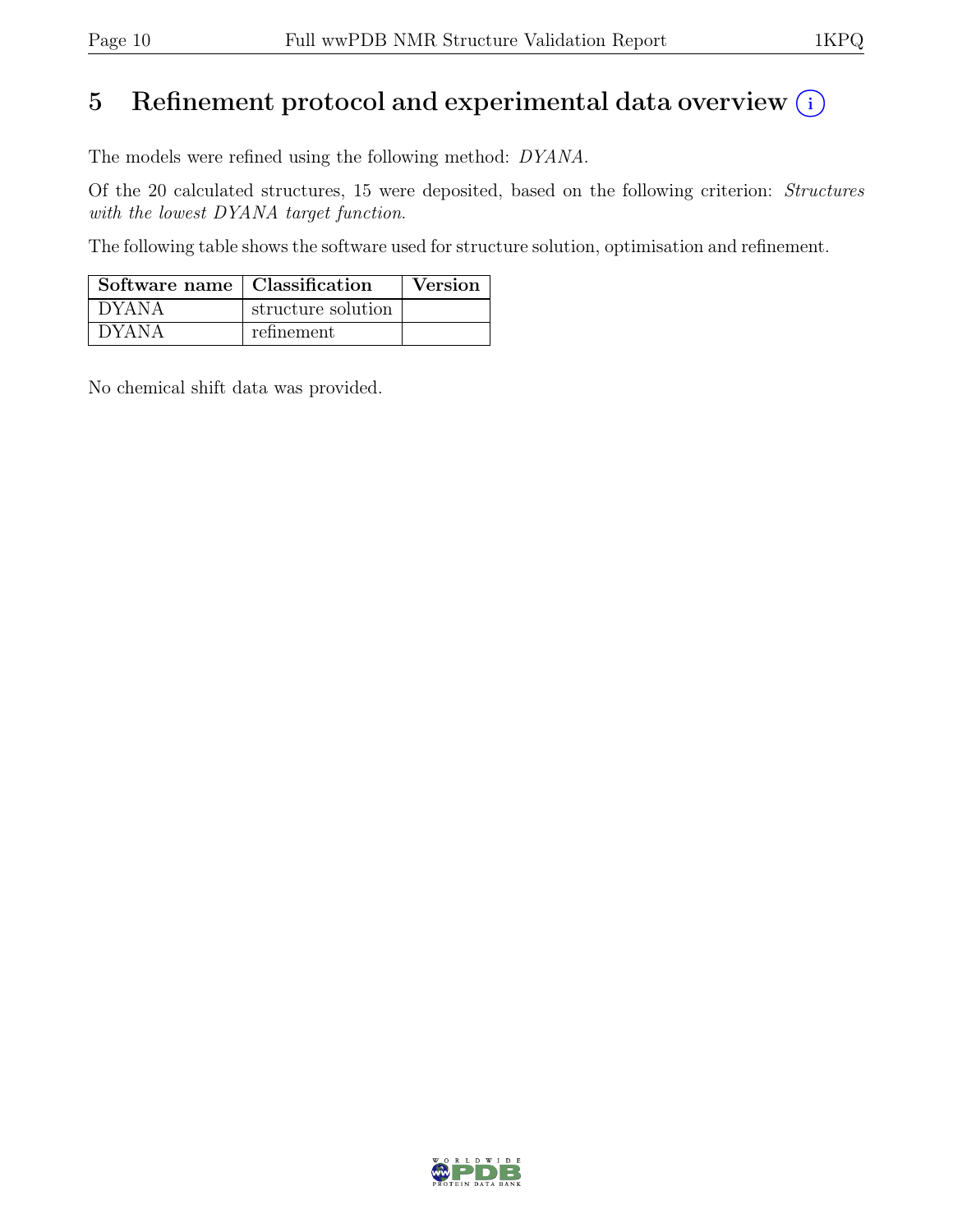## 6 Model quality  $(i)$

## 6.1 Standard geometry  $(i)$

There are no covalent bond-length or bond-angle outliers.

There are no bond-length outliers.

There are no bond-angle outliers.

There are no chirality outliers.

There are no planarity outliers.

### 6.2 Too-close contacts  $(i)$

In the following table, the Non-H and H(model) columns list the number of non-hydrogen atoms and hydrogen atoms in each chain respectively. The H(added) column lists the number of hydrogen atoms added and optimized by MolProbity. The Clashes column lists the number of clashes averaged over the ensemble.

|  |       | Mol   Chain   Non-H   H(model)   H(added)   Clashes |       |     |
|--|-------|-----------------------------------------------------|-------|-----|
|  | 1067  |                                                     | 1099  |     |
|  | 16005 |                                                     | 16485 | 850 |

The all-atom clashscore is defined as the number of clashes found per 1000 atoms (including hydrogen atoms). The all-atom clashscore for this structure is 26.

| Atom-1             | Atom-2              | $Clash(\AA)$ | Distance(A) | Models |                |  |
|--------------------|---------------------|--------------|-------------|--------|----------------|--|
|                    |                     |              |             | Worst  | Total          |  |
| 1:A:77:LEU:HD21    | 1: A:83: ASN:O      | 0.91         | 1.64        | 10     | 13             |  |
| 1:A:70:ILE:HG21    | 1: A: 135: PHE: CD2 | 0.91         | 2.01        | 3      | 6              |  |
| 1: A:102: HIS: CE1 | 1:A:103:VAL:HG23    | 0.89         | 2.02        | 13     | 5              |  |
| 1:A:102:HIS:NE2    | 1:A:134:VAL:HG11    | 0.87         | 1.83        | 1      | 1              |  |
| 1: A:39: LEU:O     | 1:A:39:LEU:HD13     | 0.85         | 1.71        | 4      | $\overline{2}$ |  |
| 1: A:89: VAL: HG22 | 1: A: 107: GLY: O   | 0.84         | 1.73        | 14     | $\overline{4}$ |  |
| 1:A:77:LEU:HD11    | 1: A:83: ASN:O      | 0.83         | 1.73        | 12     | $\mathbf{1}$   |  |
| 1: A:51: GLU: C    | 1:A:52:LEU:HD22     | 0.83         | 1.94        | 15     | 13             |  |
| 1: A:96:THR:HG22   | 1:A:142:PHE:O       | 0.82         | 1.75        | 13     | 1              |  |
| 1: A:24: GLU:O     | 1:A:28:VAL:HG23     | 0.82         | 1.74        | 3      | $\overline{7}$ |  |
| 1:A:103:VAL:HG11   | 1:A:140:PRO:CB      | 0.79         | 2.08        | 12     | 1              |  |
| 1: A:21:THR:HG23   | 1:A:76:LEU:HD23     | 0.78         | 1.56        | 7      | $\mathbf{1}$   |  |
| 1:A:89:VAL:HG12    | 1: A: 107: GLY: O   | 0.77         | 1.80        | 7      | 3              |  |
| 1: A:100: GLY:N    | 1: A:103: VAL: HG23 | 0.76         | 1.96        | 12     | 3              |  |

All unique clashes are listed below, sorted by their clash magnitude.

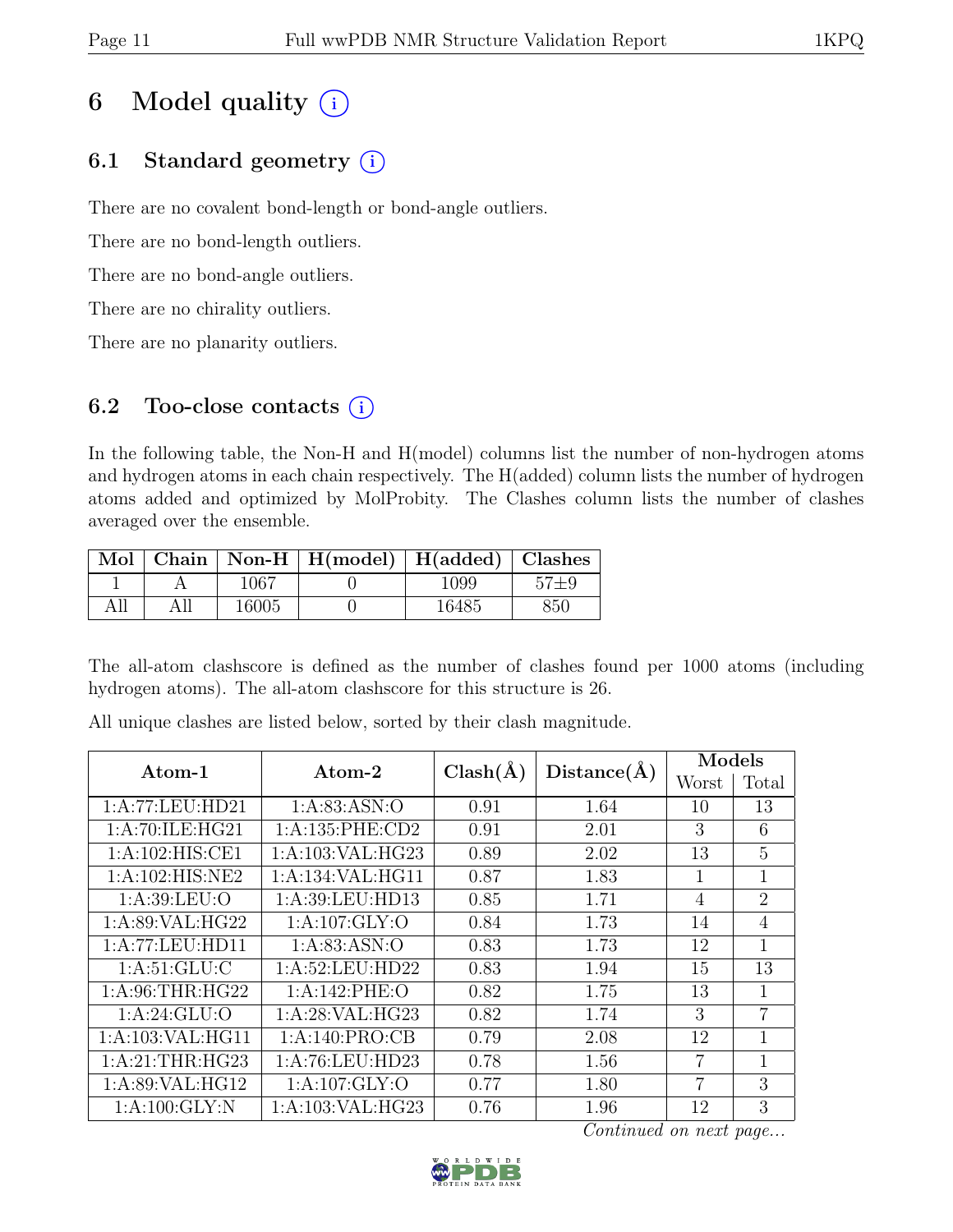|--|

| Continued from previous page |                     |              |             | <b>Models</b>    |                 |  |
|------------------------------|---------------------|--------------|-------------|------------------|-----------------|--|
| Atom-1                       | Atom-2              | $Clash(\AA)$ | Distance(A) | Worst            | Total           |  |
| 1:A:39:LEU:HD22              | 1:A:40:ASP:N        | 0.75         | 1.97        | 12               | 3               |  |
| 1:A:77:LEU:N                 | 1:A:77:LEU:HD13     | 0.75         | 1.97        | $6\phantom{.}6$  | 15              |  |
| 1:A:39:LEU:HD22              | 1: A:39: LEU: C     | 0.72         | 2.05        | 12               | $\overline{2}$  |  |
| 1: A:95:MET:HB3              | 1:A:141:VAL:HG22    | 0.72         | 1.61        | $\overline{4}$   | $\overline{1}$  |  |
| 1:A:117:TRP:CD1              | 1:A:122:SER:CB      | 0.70         | 2.74        | 14               | $\overline{7}$  |  |
| 1: A:32:TYR: CZ              | 1:A:59:ILE:HG21     | 0.70         | 2.22        | 6                | $\mathbf{1}$    |  |
| 1:A:109:ILE:HD11             | 1: A: 131: MET: HE2 | 0.69         | 1.62        | 10               | $\mathbf 1$     |  |
| 1:A:75:TRP:CD1               | $1: A:88:$ PHE:CE1  | 0.68         | 2.80        | $\,6$            | $\overline{4}$  |  |
| 1: A:97: ILE: O              | 1:A:97:ILE:HG23     | 0.68         | 1.87        | 13               | $\overline{5}$  |  |
| 1:A:114:LEU:HD13             | 1:A:127:LEU:HD21    | 0.67         | 1.67        | $\overline{4}$   | $\mathbf{1}$    |  |
| 1: A:63:TYR:CD2              | 1: A:68:TYR:CE1     | 0.66         | 2.82        | 12               | $\mathbf 1$     |  |
| 1:A:61:VAL:HG12              | 1: A:61:VAL:O       | 0.66         | 1.90        | $\overline{7}$   | $\overline{2}$  |  |
| 1: A:8: LEU:O                | 1:A:12:VAL:HG13     | 0.66         | 1.90        | 12               | $\mathbf{1}$    |  |
| 1:A:117:TRP:HE1              | 1:A:122:SER:N       | 0.66         | 1.89        | 15               | $\mathbf{1}$    |  |
| 1:A:78:ASP:OD1               | 1: A:79:THR:HG22    | 0.66         | 1.91        | $\overline{5}$   | $\mathbf{1}$    |  |
| 1:A:119:HIS:CB               | 1:A:120:PRO:HA      | 0.65         | 2.21        | 15               | $\overline{13}$ |  |
| 1: A:83: ASN: N              | 1: A:84: PRO:CD     | 0.65         | 2.59        | $\,6$            | 15              |  |
| 1:A:12:VAL:HG23              | 1:A:18:ARG:HG3      | 0.65         | 1.68        | $\mathbf{1}$     | $\mathbf{1}$    |  |
| 1: A:75:TRP:C                | 1:A:76:LEU:HD22     | 0.65         | 2.12        | $\mathbf 1$      | $\overline{2}$  |  |
| 1:A:24:GLU:OE2               | 1:A:76:LEU:HD11     | 0.65         | 1.91        | $\mathbf 5$      | $\mathbf 1$     |  |
| 1:A:109:ILE:CG2              | 1:A:111:LEU:HD12    | 0.65         | 2.22        | $\,6$            | $\overline{5}$  |  |
| 1:A:114:LEU:HD23             | 1:A:127:LEU:HD21    | 0.64         | 1.68        | 3                | $\mathbf{1}$    |  |
| 1: A:32:TYR:OH               | 1:A:132:ILE:HD11    | 0.63         | 1.94        | 14               | $\overline{1}$  |  |
| 1:A:27:ASN:OD1               | 1:A:125:LEU:HD11    | 0.63         | 1.94        | 10               | $\overline{2}$  |  |
| 1:A:61:VAL:HG22              | 1:A:135:PHE:O       | 0.62         | 1.94        | 11               | $\mathbf{1}$    |  |
| 1:A:102:HIS:ND1              | 1:A:103:VAL:HG23    | 0.62         | 2.10        | $\overline{5}$   | $\overline{2}$  |  |
| 1:A:35:LEU:HD13              | 1:A:57:GLY:HA3      | 0.62         | 1.70        | $\overline{5}$   | $\overline{2}$  |  |
| 1:A:103:VAL:HG11             | 1:A:140:PRO:HB3     | 0.62         | 1.71        | 12               | $\mathbf{1}$    |  |
| 1: A:118: LYS:C              | 1: A: 119: HIS: CG  | 0.61         | 2.73        | 13               | $\overline{5}$  |  |
| 1:A:15:TYR:CD1               | 1:A:78:ASP:OD1      | 0.61         | 2.54        | 10               | 3               |  |
| 1:A:102:HIS:CE1              | 1: A: 103: VAL: CG2 | 0.61         | 2.83        | 13               | $\mathbf{1}$    |  |
| 1: A:15: TYR:OH              | 1:A:52:LEU:HD13     | 0.61         | 1.96        | 10               | $\mathbf{1}$    |  |
| 1:A:70:ILE:HG21              | 1:A:135:PHE:CE2     | 0.60         | 2.31        | 3                | $\overline{2}$  |  |
| 1: A: 131: MET:O             | 1: A: 135: PHE: CD2 | 0.60         | 2.54        | 10               | 3               |  |
| 1: A:57: GLY:O               | 1:A:72:ILE:HD13     | 0.60         | 1.95        | 13               | $\mathbf 1$     |  |
| 1:A:54:ASN:OD1               | 1:A:75:TRP:CE3      | 0.60         | 2.54        | 10               | $\mathbf{1}$    |  |
| 1:A:35:LEU:HD11              | 1: A:59: ILE: HD11  | 0.60         | 1.73        | $\overline{7}$   | $\mathbf{1}$    |  |
| 1: A:32:TYR: CZ              | 1:A:132:ILE:CD1     | 0.60         | 2.84        | $\overline{5}$   | $\overline{2}$  |  |
| 1: A:118: LYS:O              | 1: A:119: HIS: CG   | 0.60         | 2.54        | $\boldsymbol{3}$ | $\overline{5}$  |  |
| 1:A:15:TYR:CE2               | 1:A:77:LEU:O        | 0.60         | 2.55        | $\overline{3}$   | $\,6$           |  |
| 1:A:17:TYR:CE2               | 1:A:83:ASN:OD1      | 0.59         | 2.55        | 10               | $\overline{2}$  |  |

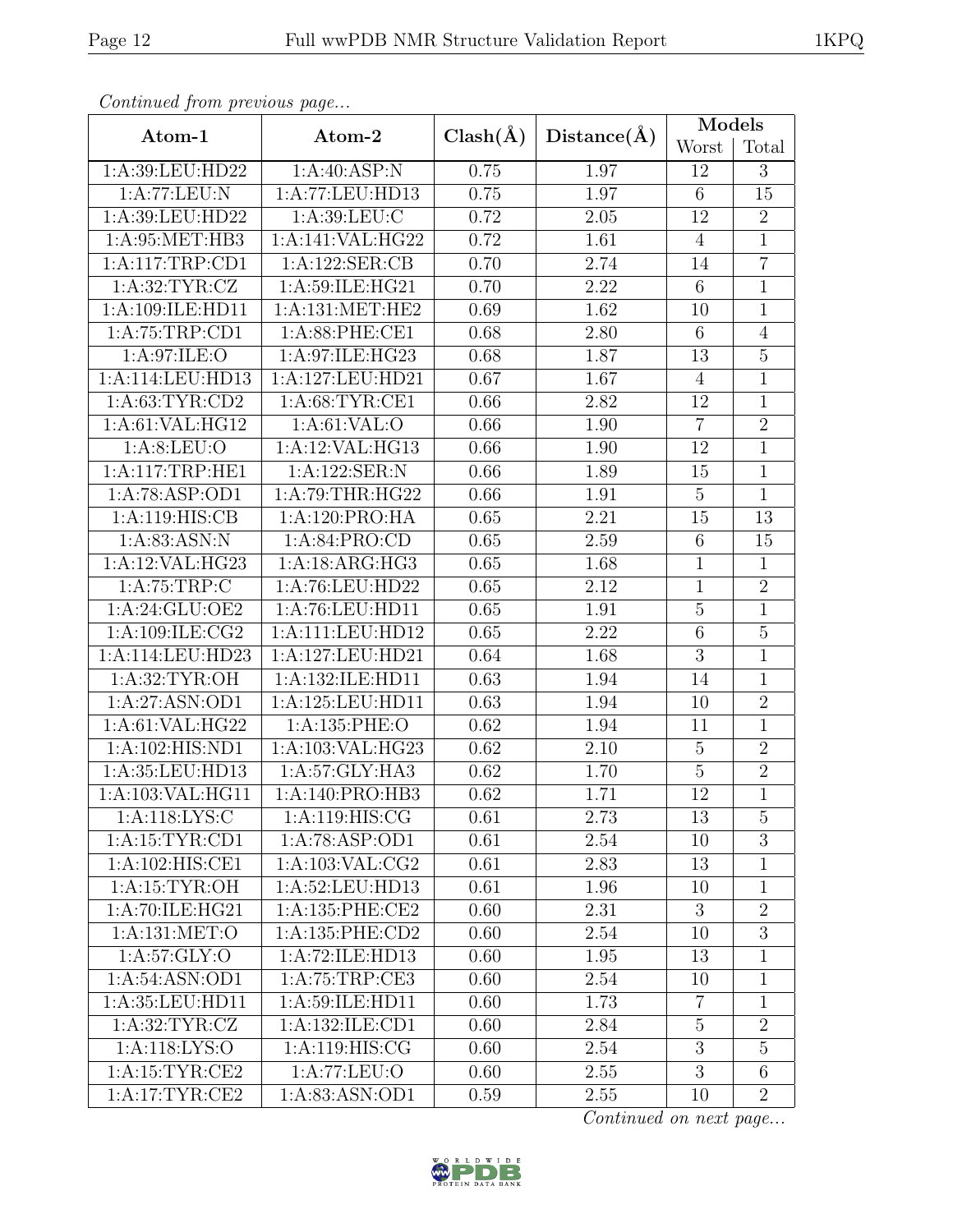|--|

| Continued from previous page |                    |              |                   | <b>Models</b>    |                  |
|------------------------------|--------------------|--------------|-------------------|------------------|------------------|
| Atom-1                       | Atom-2             | $Clash(\AA)$ | Distance(A)       | Worst            | Total            |
| 1:A:114:LEU:HD11             | 1:A:127:LEU:HG     | 0.59         | 1.74              | 10               | $\mathbf{1}$     |
| 1: A:119: HIS: CG            | 1:A:120:PRO:HA     | 0.58         | 2.33              | 15               | $\overline{3}$   |
| 1:A:17:TYR:CE1               | 1: A:21:THR:OG1    | 0.58         | 2.55              | 15               | $\overline{2}$   |
| 1:A:117:TRP:CD1              | 1:A:122:SER:HB3    | 0.58         | 2.32              | 14               | $\overline{7}$   |
| 1: A:51: GLU:O               | 1:A:52:LEU:HD22    | 0.58         | 1.99              | 10               | $\overline{7}$   |
| 1: A:15:TYR:CE1              | 1:A:78:ASP:OD1     | 0.58         | 2.56              | $\overline{6}$   | $\overline{4}$   |
| 1:A:117:TRP:CZ3              | 1:A:127:LEU:HD22   | 0.58         | 2.34              | 12               | $\sqrt{2}$       |
| 1: A:110: TYR: CD2           | 1: A:110: TYR:O    | 0.58         | 2.55              | $\boldsymbol{9}$ | $\overline{3}$   |
| 1:A:77:LEU:N                 | 1:A:77:LEU:CD1     | 0.58         | 2.67              | $\overline{7}$   | 14               |
| 1:A:103:VAL:HG21             | 1:A:140:PRO:HB3    | 0.58         | 1.74              | $\overline{4}$   | $\overline{2}$   |
| 1:A:91:PRO:HB3               | 1:A:97:ILE:HD12    | 0.58         | 1.74              | $8\,$            | $\overline{2}$   |
| 1:A:109:ILE:N                | 1:A:109:ILE:HD13   | 0.58         | 2.13              | 14               | $\overline{1}$   |
| 1:A:26:VAL:HA                | 1:A:29:ILE:HD12    | 0.58         | 1.76              | $\overline{4}$   | $\mathbf{1}$     |
| 1:A:29:ILE:HD11              | 1: A: 55: LEU: CD2 | 0.58         | 2.29              | 10               | $\overline{1}$   |
| 1:A:124:LEU:O                | 1:A:128:ILE:HD12   | 0.57         | 1.99              | $\overline{5}$   | $\overline{2}$   |
| 1: A:17: TYR: C              | 1:A:17:TYR:CD1     | 0.57         | 2.76              | 11               | $\overline{2}$   |
| 1:A:18:ARG:O                 | 1:A:22:VAL:HG23    | 0.57         | 1.99              | 10               | $\overline{3}$   |
| 1:A:78:ASP:OD2               | 1: A:80: TYR: CE2  | 0.57         | 2.57              | 11               | $\mathbf 1$      |
| 1:A:142:PHE:C                | 1:A:142:PHE:CD1    | 0.57         | 2.76              | 13               | $\overline{2}$   |
| 1:A:39:LEU:HD21              | 1:A:51:GLU:HG2     | 0.57         | 1.75              | $6\,$            | $\mathbf{1}$     |
| 1: A:32: TYR: CD2            | 1:A:35:LEU:HD23    | 0.57         | 2.35              | 13               | $\mathbf{1}$     |
| 1: A:8: LEU:O                | 1:A:12:VAL:HG22    | 0.57         | 1.98              | 15               | $6\phantom{.}6$  |
| 1:A:52:LEU:HD12              | 1: A:76: LEU:O     | 0.57         | $\overline{2.00}$ | 15               | $\overline{9}$   |
| 1:A:59:ILE:HG23              | 1: A:60: PRO:HD2   | 0.57         | 1.77              | 15               | $8\,$            |
| 1:A:114:LEU:C                | 1:A:114:LEU:HD13   | 0.57         | 2.19              | $\overline{3}$   | $\mathbf{1}$     |
| 1:A:28:VAL:CG2               | 1:A:124:LEU:HD12   | 0.57         | 2.30              | $\overline{5}$   | $\mathbf{1}$     |
| 1:A:142:PHE:CD1              | 1:A:142:PHE:C      | 0.56         | 2.79              | $\mathbf{1}$     | $\overline{3}$   |
| 1:A:32:TYR:CE2               | 1:A:132:ILE:HD11   | 0.56         | 2.36              | $\overline{2}$   | $\mathbf{1}$     |
| 1:A:31:LEU:HD23              | 1: A:32:TYR:CE2    | 0.56         | 2.35              | $\overline{7}$   | $\mathbf{1}$     |
| 1:A:91:PRO:HG3               | 1:A:97:ILE:HD12    | 0.56         | 1.76              | 9                | 1                |
| 1:A:24:GLU:HG2               | 1:A:124:LEU:HD23   | 0.56         | 1.78              | 14               | $\mathbf{1}$     |
| 1: A:73: CYS:O               | 1:A:88:PHE:CD1     | 0.56         | 2.58              | 12               | $\overline{2}$   |
| 1:A:103:VAL:HG21             | 1:A:140:PRO:HB2    | 0.56         | 1.77              | 9                | $\mathbf{1}$     |
| 1: A:17: TYR:O               | 1: A:17: TYR: CG   | 0.56         | 2.59              | 11               | $\boldsymbol{2}$ |
| 1: A:63:TYR:CZ               | 1: A:64: ARG:CD    | 0.56         | 2.88              | $\mathbf{1}$     | $\mathbf{1}$     |
| 1:A:71:PRO:O                 | 1:A:72:ILE:HG23    | 0.56         | 2.01              | $\overline{6}$   | $\boldsymbol{2}$ |
| 1: A:63:TYR:O                | 1: A:64: ARG:CB    | 0.55         | 2.55              | 11               | $\overline{5}$   |
| 1:A:117:TRP:CD1              | 1:A:122:SER:HB2    | 0.55         | 2.37              | 14               | $\overline{4}$   |
| 1:A:17:TYR:CZ                | 1:A:21:THR:OG1     | 0.55         | 2.60              | 11               | $\overline{2}$   |
| 1:A:109:ILE:CD1              | 1: A: 131: MET: CE | 0.54         | 2.86              | $\mathbf{1}$     | $\mathbf{1}$     |
| 1:A:89:VAL:HG22              | 1:A:107:GLY:CA     | 0.54         | 2.32              | $\overline{4}$   | 3                |

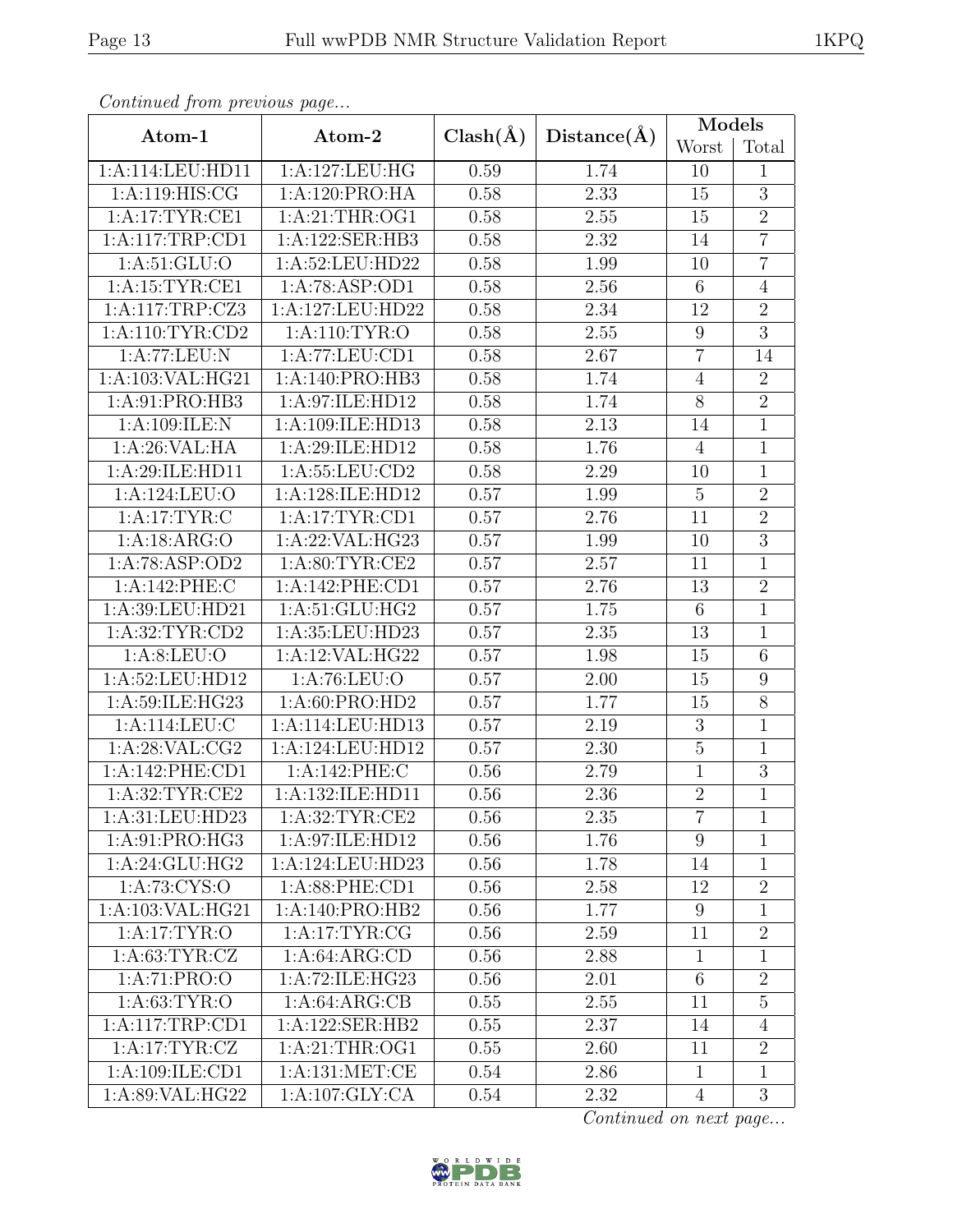|--|

| Continued from previous page |                           |              |             |                 | <b>Models</b>   |
|------------------------------|---------------------------|--------------|-------------|-----------------|-----------------|
| Atom-1                       | Atom-2                    | $Clash(\AA)$ | Distance(A) | Worst           | Total           |
| 1:A:117:TRP:CG               | 1:A:122:SER:OG            | 0.54         | 2.61        | $\overline{5}$  | $\mathbf{1}$    |
| 1:A:120:PRO:O                | 1:A:121:GLN:C             | 0.54         | 2.45        | 13              | $9\phantom{.0}$ |
| 1:A:77:LEU:HD13              | 1:A:77:LEU:H              | 0.54         | 1.61        | $\overline{5}$  | 9               |
| 1:A:8:LEU:HD11               | 1: A:53:MET:HB2           | 0.54         | 1.80        | 12              | $\mathbf{1}$    |
| 1:A:129:GLN:O                | 1:A:132:ILE:HG22          | 0.54         | 2.03        | 12              | $\overline{2}$  |
| 1: A:31:LEU:HG               | 1:A:125:LEU:HD23          | 0.54         | 1.79        | $\overline{3}$  | $\overline{1}$  |
| 1:A:109:ILE:N                | 1:A:109:ILE:CD1           | 0.54         | 2.71        | 14              | $\mathbf 1$     |
| 1: A:32:TYR:CE2              | 1:A:128:ILE:HG21          | 0.53         | 2.39        | 9               | $\mathbf{1}$    |
| $1:A:\overline{11:MET:HG3}$  | 1:A:12:VAL:HG13           | 0.53         | 1.80        | $\,6$           | $\mathbf 1$     |
| 1:A:74:LEU:HD22              | 1:A:74:LEU:O              | 0.53         | 2.02        | 12              | $\mathbf{1}$    |
| 1:A:89:VAL:HG11              | 1:A:97:ILE:HD11           | 0.53         | 1.80        | $\overline{3}$  | $\overline{1}$  |
| 1: A:11: MET:CE              | 1:A:39:LEU:HD12           | 0.53         | 2.34        | $\overline{3}$  | $\mathbf{1}$    |
| 1:A:66:ASN:HD22              | $1:A:66:ASN:\overline{N}$ | 0.53         | 2.01        | $\mathbf{1}$    | $\mathbf{1}$    |
| 1: A:63:TYR:CG               | 1: A:63: TYR:O            | 0.53         | 2.60        | $\overline{4}$  | $\overline{2}$  |
| 1:A:117:TRP:O                | 1: A:118: LYS:C           | 0.53         | 2.48        | 11              | $\overline{2}$  |
| 1:A:27:ASN:HD21              | 1:A:125:LEU:HD21          | 0.53         | 1.64        | $\overline{3}$  | $\overline{1}$  |
| 1: A:96:THR:CG2              | 1:A:142:PHE:C             | 0.52         | 2.78        | $\overline{2}$  | $\overline{2}$  |
| 1:A:27:ASN:ND2               | 1:A:125:LEU:HD21          | 0.52         | 2.19        | 15              | $\overline{2}$  |
| 1: A:118: LYS:O              | 1:A:118:LYS:CE            | 0.52         | 2.57        | $\overline{4}$  | $\overline{2}$  |
| 1:A:39:LEU:HD11              | 1:A:51:GLU:HG2            | 0.52         | 1.80        | 10              | $\overline{1}$  |
| 1: A:83: ASN: N              | 1:A:84:PRO:HD2            | 0.52         | 2.18        | $6\phantom{.}6$ | 14              |
| 1:A:17:TYR:CZ                | 1:A:79:THR:OG1            | 0.52         | 2.62        | 12              | $\mathbf{1}$    |
| 1:A:89:VAL:HG22              | 1:A:107:GLY:HA3           | 0.52         | 1.80        | 10              | $\overline{2}$  |
| 1:A:21:THR:HG23              | 1:A:76:LEU:CD2            | 0.52         | 2.35        | 15              | $\mathbf{1}$    |
| 1:A:70:ILE:HG21              | 1: A: 135: PHE: HD2       | 0.52         | 1.62        | 8               | $\overline{4}$  |
| 1: A:80: TYR: CB             | 1: A:81: PRO:HA           | 0.52         | 2.35        | $\overline{5}$  | $\,$ 6 $\,$     |
| 1:A:130:VAL:CG1              | $1:$ A:131:MET:N          | 0.52         | 2.73        | 15              | 13              |
| 1:A:96:THR:HG23              | 1:A:142:PHE:O             | $0.52\,$     | $2.04\,$    | 15              | $\overline{3}$  |
| 1:A:91:PRO:HG3               | 1:A:97:ILE:HD13           | 0.51         | 1.83        | 3               | $\mathbf{1}$    |
| 1: A:117:TRP:CE2             | 1:A:122:SER:HB3           | 0.51         | 2.41        | 11              | $\mathbf 1$     |
| 1: A:39: LEU: C              | 1:A:39:LEU:CD2            | 0.51         | 2.79        | 12              | $\mathbf{1}$    |
| 1:A:89:VAL:O                 | 1:A:89:VAL:HG23           | 0.51         | 2.05        | 8               | $\mathbf{1}$    |
| 1:A:117:TRP:CZ2              | 1:A:122:SER:N             | 0.51         | 2.79        | 13              | $\overline{2}$  |
| 1: A:75:TRP:O                | 1: A:85: PRO:CB           | 0.51         | 2.59        | 10              | 10              |
| 1: A:63:TYR:CD2              | 1:A:139:PRO:CG            | 0.51         | 2.94        | $\overline{4}$  | $\mathbf{1}$    |
| 1: A:32:TYR:CE1              | 1: A:59: ILE: CG2         | 0.51         | 2.93        | $6\,$           | $\mathbf{1}$    |
| 1:A:118:LYS:O                | 1:A:119:HIS:CD2           | 0.51         | 2.64        | 11              | $\mathbf{1}$    |
| 1: A:97: ILE: O              | 1: A:97: ILE: CG2         | 0.51         | 2.58        | $\overline{4}$  | $\,6$           |
| 1:A:125:LEU:CD1              | 1:A:125:LEU:N             | 0.51         | 2.74        | $\overline{4}$  | $\mathbf{1}$    |
| 1:A:32:TYR:CE2               | 1:A:128:ILE:CG2           | 0.51         | 2.94        | $9\phantom{.0}$ | $\mathbf 1$     |
| 1: A:61: VAL: HG22           | 1:A:135:PHE:C             | 0.51         | 2.26        | 11              | $\mathbf{1}$    |

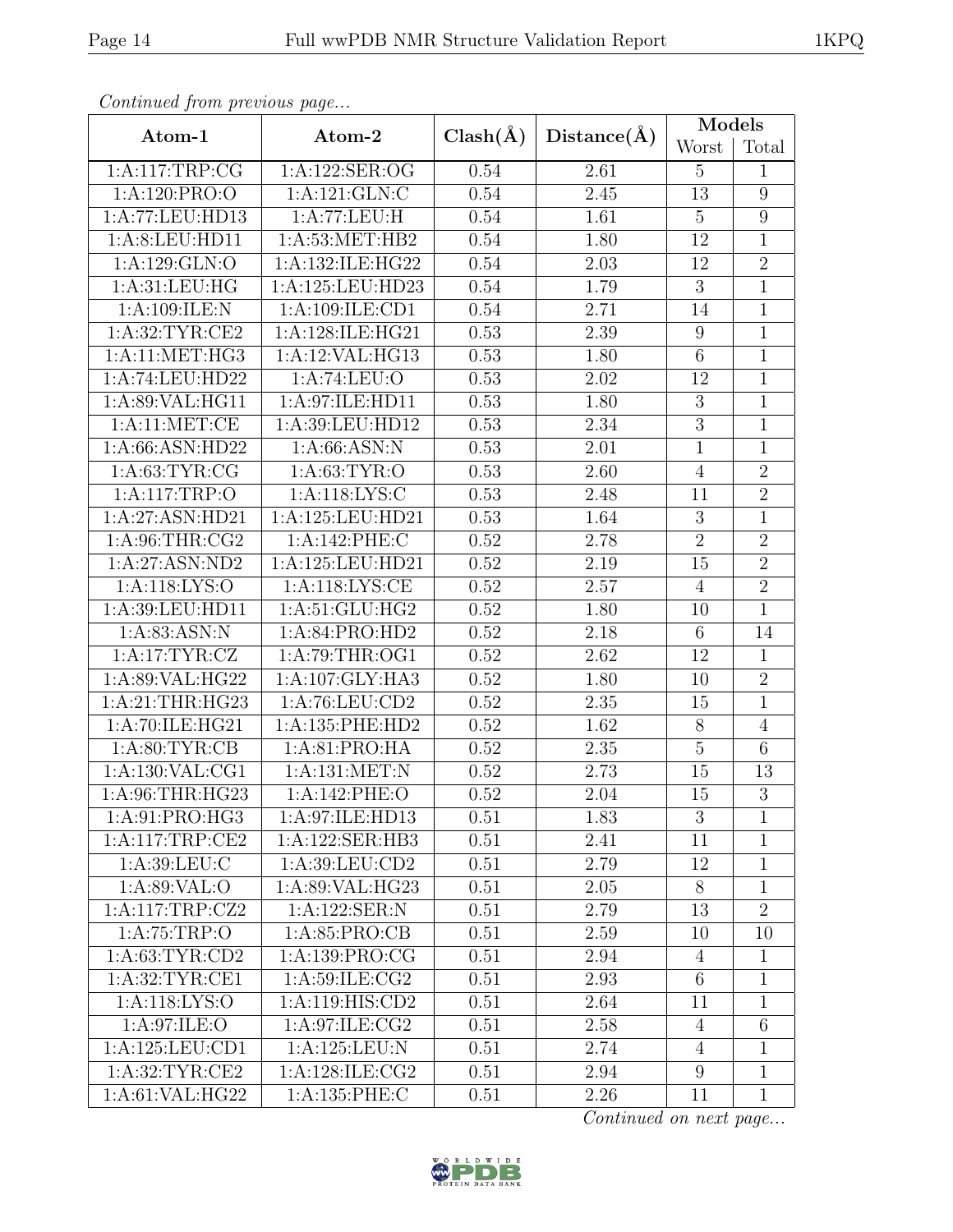|--|

| Continued from previous page |                     |              |             | Models          |                |
|------------------------------|---------------------|--------------|-------------|-----------------|----------------|
| Atom-1                       | Atom-2              | $Clash(\AA)$ | Distance(A) | Worst           | Total          |
| 1: A:113: TYR:O              | 1:A:117:TRP:CB      | 0.50         | 2.59        | 15              | $\mathbf{1}$   |
| 1:A:97:ILE:CG2               | 1:A:97:ILE:O        | 0.50         | 2.59        | 12              | $\mathbf{1}$   |
| 1: A:54: ASN:CB              | 1:A:74:LEU:O        | 0.50         | 2.60        | $\overline{4}$  | $\mathbf{1}$   |
| 1: A:25:THR:O                | 1:A:29:ILE:CG1      | 0.50         | 2.59        | 10              | $\overline{1}$ |
| 1: A:21:THR:CG2              | 1: A:53: MET:SD     | 0.50         | 3.00        | $\overline{4}$  | $\mathbf 1$    |
| 1:A:131:MET:O                | 1:A:135:PHE:CG      | 0.50         | 2.64        | $\overline{6}$  | $\overline{3}$ |
| 1:A:39:LEU:HD22              | 1: A:52:LEU:O       | 0.50         | 2.07        | $\,6$           | $\mathbf 1$    |
| 1:A:61:VAL:HG21              | 1:A:70:ILE:HD12     | 0.50         | 1.82        | $\overline{6}$  | $\overline{2}$ |
| 1:A:89:VAL:CG1               | 1:A:97:ILE:HD11     | 0.50         | 2.36        | 15              | $\mathbf{1}$   |
| 1: A:98: LYS: CB             | 1:A:140:PRO:O       | 0.50         | 2.60        | $\overline{5}$  | $\mathbf{1}$   |
| 1: A:26: VAL:O               | 1: A:30:THR:CB      | 0.50         | 2.60        | $8\,$           | 10             |
| 1: A: 135: PHE: CE2          | 1:A:140:PRO:HG2     | 0.50         | 2.41        | $\overline{7}$  | $\overline{2}$ |
| 1:A:121:GLN:N                | 1:A:121:GLN:CD      | 0.50         | 2.64        | 10              | $\mathbf{1}$   |
| 1:A:18:ARG:O                 | 1: A:22: VAL:CG2    | 0.50         | 2.60        | 10              | $\overline{1}$ |
| 1:A:86:ILE:HG23              | 1: A:108: LYS: HE3  | 0.50         | 1.83        | 14              | $\mathbf{1}$   |
| 1:A:75:TRP:CD1               | 1: A:88: PHE: CZ    | 0.49         | 3.00        | 13              | $\overline{2}$ |
| 1:A:84:PRO:HB3               | 1:A:117:TRP:CZ3     | 0.49         | 2.41        | $\overline{2}$  | $\mathbf{1}$   |
| 1: A:63:TYR:O                | 1: A:64: ARG:CG     | 0.49         | 2.60        | 11              | $\overline{2}$ |
| 1: A:63:TYR:CZ               | 1:A:64:ARG:HD2      | 0.49         | 2.43        | $\mathbf{1}$    | $\mathbf{1}$   |
| 1: A:141: VAL: CG2           | 1:A:142:PHE:N       | 0.49         | 2.74        | $6\phantom{.}6$ | $\mathbf{1}$   |
| 1:A:78:ASP:O                 | 1:A:79:THR:CB       | 0.49         | 2.60        | 12              | $\mathbf{1}$   |
| 1:A:141:VAL:CG1              | 1:A:142:PHE:N       | 0.49         | 2.76        | $\overline{4}$  | $\mathbf{1}$   |
| 1:A:50:ARG:HH21              | 1: A:52: LEU: HD11  | 0.49         | 1.67        | $\overline{4}$  | $\overline{2}$ |
| 1: A:24: GLU:O               | 1:A:28:VAL:CG2      | 0.49         | 2.60        | $\,6$           | $\overline{3}$ |
| 1:A:131:MET:HB3              | 1: A: 135: PHE: CE2 | 0.49         | 2.42        | $\overline{5}$  | $\overline{3}$ |
| 1:A:117:TRP:O                | 1: A:118: LYS:O     | 0.49         | 2.30        | 11              | $\mathbf{1}$   |
| 1:A:98:LYS:HG3               | 1:A:142:PHE:CD1     | 0.49         | 2.42        | 14              | $\mathbf{1}$   |
| 1: A:80: TYR: CG             | 1:A:81:PRO:HA       | 0.49         | 2.42        | $\mathbf{1}$    | $\overline{3}$ |
| 1: A:9: LYS:O                | 1: A: 13: SER: CB   | 0.49         | 2.60        | $\overline{5}$  | $\mathbf{1}$   |
| 1: A:50: ARG: HE             | 1:A:52:LEU:HD21     | 0.49         | 1.67        | 14              | 1              |
| 1: A:15:TYR:CD2              | 1:A:21:THR:HG21     | 0.49         | 2.43        | 6               | $\mathbf{1}$   |
| 1: A:63:TYR:C                | 1: A:64: ARG:CG     | 0.49         | 2.80        | 11              | 3              |
| 1:A:118:LYS:HD2              | 1:A:119:HIS:CD2     | 0.49         | 2.43        | 11              | $\mathbf{1}$   |
| 1:A:26:VAL:HA                | 1:A:29:ILE:HD11     | 0.49         | 1.84        | 8               | $\overline{2}$ |
| 1:A:17:TYR:CD1               | 1:A:17:TYR:O        | 0.49         | 2.66        | 15              | $\overline{2}$ |
| 1:A:78:ASP:OD1               | 1: A:80: TYR:CE1    | 0.49         | 2.65        | 11              | $\mathbf{1}$   |
| 1:A:117:TRP:CE2              | 1: A: 122: SER: CB  | 0.49         | 2.96        | 11              | $\mathbf{1}$   |
| 1:A:117:TRP:CD1              | 1: A:117:TRP:C      | 0.48         | 2.86        | $\overline{5}$  | $\overline{7}$ |
| 1: A:35: LEU:HD13            | 1: A:57: GLY: CA    | 0.48         | 2.39        | $\overline{5}$  | $\mathbf{1}$   |
| 1:A:74:LEU:HD11              | 1: A:85: PRO:CB     | 0.48         | 2.37        | 11              | $\mathbf{1}$   |
| 1: A:63:TYR:CE2              | 1:A:64:ARG:HD3      | 0.48         | 2.44        | $\mathbf{1}$    | $\mathbf{1}$   |

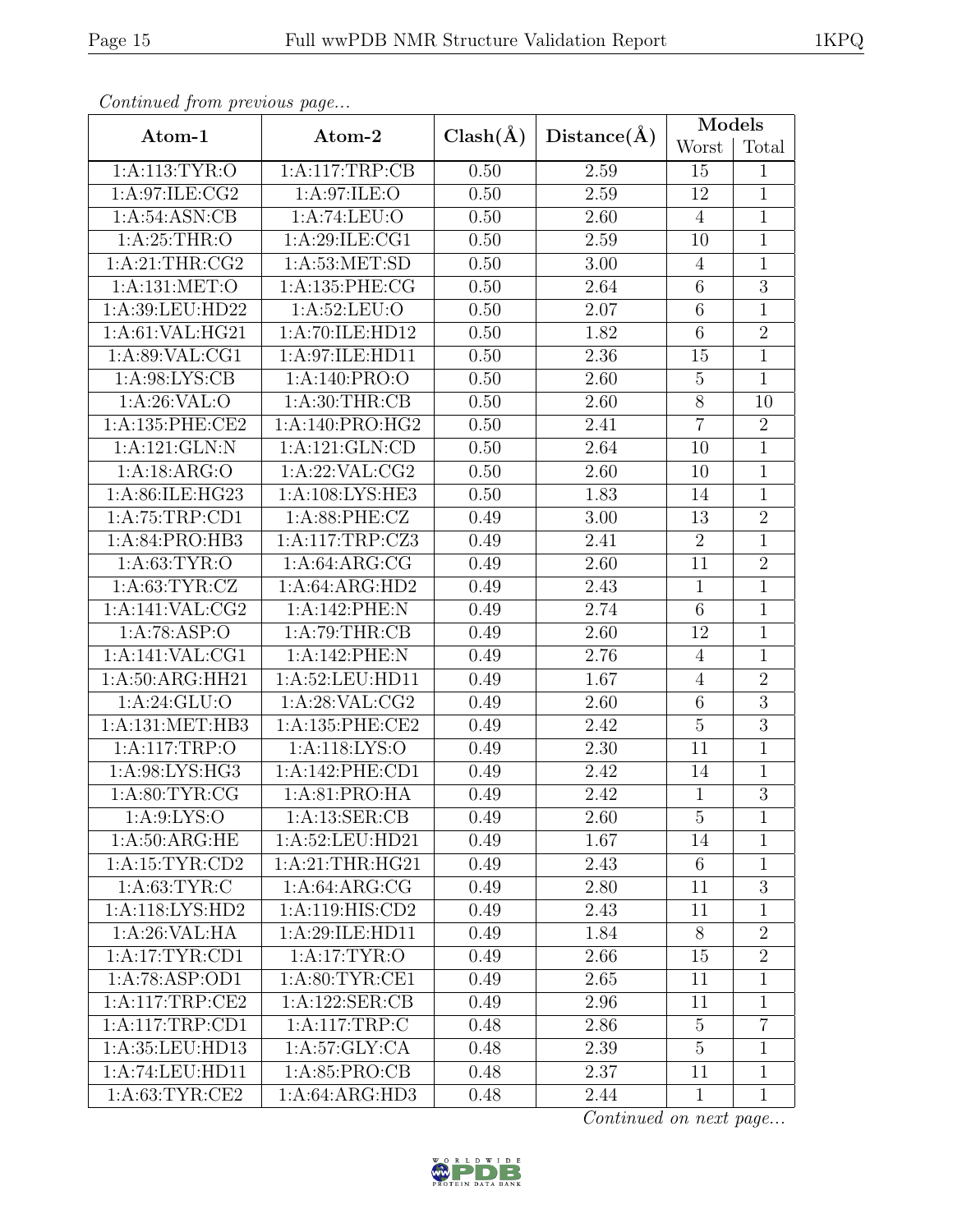|--|

| Continued from previous page |                     |              |             | <b>Models</b>    |                |
|------------------------------|---------------------|--------------|-------------|------------------|----------------|
| Atom-1                       | Atom-2              | $Clash(\AA)$ | Distance(A) | Worst            | Total          |
| 1:A:73:CYS:HB3               | $1: A:88:$ PHE:CZ   | 0.48         | 2.43        | 10               | $\overline{4}$ |
| 1: A:63:TYR:CD2              | 1: A:68:TYR:CZ      | 0.48         | 3.01        | 12               | $\mathbf{1}$   |
| 1:A:7:GLN:O                  | 1: A:11: MET:CG     | 0.48         | 2.62        | 13               | $\mathbf{1}$   |
| 1: A: 131: MET: HG2          | 1:A:135:PHE:CE2     | 0.48         | 2.44        | $\overline{13}$  | $\overline{1}$ |
| 1: A:63: TYR:CE2             | 1:A:64:ARG:CD       | 0.48         | 2.97        | $\mathbf{1}$     | $\mathbf 1$    |
| 1: A:32:TYR:CG               | 1:A:35:LEU:HD23     | 0.48         | 2.43        | $\overline{2}$   | $\overline{2}$ |
| 1:A:85:PRO:HD2               | 1: A:117:TRP:CH2    | 0.48         | 2.44        | $8\,$            | $\mathbf 1$    |
| 1: A:17: TYR:O               | 1:A:19:ASP:N        | 0.48         | 2.47        | $\overline{3}$   | $\mathbf{1}$   |
| 1:A:118:LYS:N                | 1:A:118:LYS:CE      | 0.48         | 2.77        | $\overline{3}$   | $\mathbf{1}$   |
| 1:A:95:MET:HG3               | 1:A:141:VAL:HG12    | 0.48         | 1.85        | $\overline{5}$   | $\mathbf{1}$   |
| 1:A:97:ILE:HG21              | 1:A:107:GLY:HA2     | 0.48         | 1.84        | $\,6$            | $\mathbf 1$    |
| 1: A:61:VAL:O                | 1: A:61: VAL:CG1    | 0.48         | 2.60        | $\overline{7}$   | $\overline{1}$ |
| 1:A:38:VAL:HG12              | 1:A:39:LEU:N        | 0.48         | 2.24        | $\boldsymbol{9}$ | $\overline{4}$ |
| 1:A:109:ILE:HG21             | 1:A:111:LEU:HD12    | 0.48         | 1.85        | $\overline{7}$   | $\overline{2}$ |
| 1: A:9: LYS: HA              | 1:A:12:VAL:HG22     | 0.47         | 1.86        | $\mathbf 1$      | $\overline{2}$ |
| 1:A:17:TYR:CE2               | 1:A:79:THR:HA       | 0.47         | 2.44        | 8                | $\overline{2}$ |
| 1:A:89:VAL:HG13              | 1:A:97:ILE:HD11     | 0.47         | 1.86        | $\mathbf{1}$     | $1\,$          |
| 1: A:80: TYR: C              | 1:A:80:TYR:CD1      | 0.47         | 2.88        | $\overline{2}$   | $\mathbf{1}$   |
| 1:A:102:HIS:CD2              | 1:A:111:LEU:HD21    | 0.47         | 2.44        | 12               | $\overline{2}$ |
| 1:A:109:ILE:HD12             | 1:A:109:ILE:N       | 0.47         | 2.24        | 3                | $\mathbf 1$    |
| 1:A:71:PRO:O                 | 1: A:72: ILE: CG2   | 0.47         | 2.61        | $\overline{6}$   | $\overline{3}$ |
| 1:A:126:GLY:O                | 1:A:129:GLN:CB      | 0.47         | 2.62        | 3                | $\mathbf 1$    |
| 1:A:119:HIS:CB               | 1:A:120:PRO:CA      | 0.47         | 2.93        | 15               | $\overline{1}$ |
| 1: A:84: PRO:CB              | 1:A:117:TRP:CZ3     | 0.47         | 2.98        | $\overline{2}$   | $\mathbf 1$    |
| 1: A:28: VAL:HG12            | 1:A:35:LEU:CD2      | 0.47         | 2.40        | $\overline{6}$   | $\mathbf{1}$   |
| 1:A:59:ILE:HD13              | 1:A:72:ILE:HG12     | 0.47         | 1.85        | $\overline{7}$   | $\mathbf{1}$   |
| 1:A:73:CYS:HB3               | 1:A:88:PHE:CE1      | 0.47         | 2.44        | $\,6\,$          | $\overline{2}$ |
| 1: A:63:TYR:O                | 1:A:64:ARG:HB2      | 0.47         | 2.09        | 10               | $\overline{4}$ |
| 1:A:89:VAL:HG22              | 1: A: 107: GLY: C   | 0.47         | 2.29        | 4                | 1              |
| 1:A:15:TYR:CD1               | 1:A:78:ASP:OD2      | 0.47         | 2.67        | 12               | 1              |
| 1: A:119: HIS: CG            | 1:A:120:PRO:CA      | 0.47         | 2.97        | 15               | $\mathbf{1}$   |
| 1: A: 131: MET: HG2          | 1: A: 135: PHE: CE1 | 0.47         | 2.44        | 9                | $\overline{4}$ |
| 1: A:96:THR:OG1              | 1: A:97: ILE:N      | 0.47         | 2.47        | $\overline{2}$   | $\,6$          |
| 1:A:28:VAL:HG21              | 1:A:124:LEU:HD12    | 0.47         | 1.85        | $5\,$            | $\mathbf{1}$   |
| 1:A:85:PRO:HD2               | 1:A:117:TRP:CZ3     | 0.47         | 2.45        | $6\phantom{.}6$  | $\overline{2}$ |
| 1: A:61:VAL:HB               | 1:A:70:ILE:HD12     | 0.47         | 1.86        | $\mathbf{1}$     | $\mathbf{1}$   |
| 1: A:118: LYS:O              | 1: A:119: HIS: C    | 0.47         | 2.53        | 14               | $\mathbf{1}$   |
| 1: A:28: VAL:HG21            | 1:A:124:LEU:HD23    | 0.47         | 1.87        | 15               | $\mathbf{1}$   |
| 1: A:63:TYR:CD1              | 1: A:63:TYR:C       | 0.47         | 2.86        | 4                | $\mathbf{1}$   |
| 1: A:99:THR:HG22             | 1:A:103:VAL:HG12    | 0.47         | 1.87        | $9\phantom{.0}$  | $\mathbf{1}$   |
| 1:A:96:THR:HG23              | 1:A:142:PHE:C       | 0.46         | 2.31        | $\overline{2}$   | $\overline{2}$ |

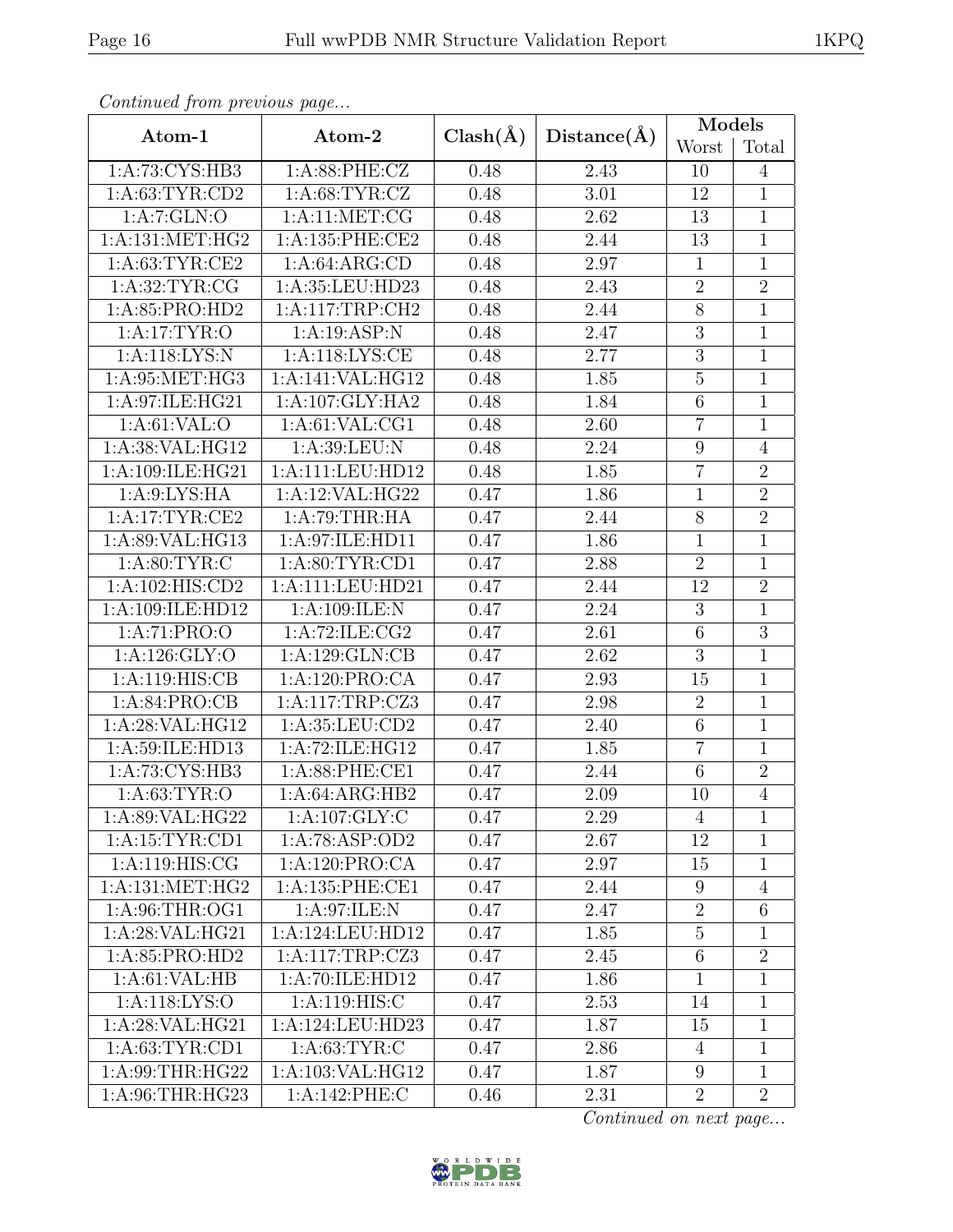|--|

| Continuea from previous page      |                    |              |             | <b>Models</b>   |                |
|-----------------------------------|--------------------|--------------|-------------|-----------------|----------------|
| Atom-1                            | Atom-2             | $Clash(\AA)$ | Distance(A) | Worst           | Total          |
| 1:A:113:TYR:O                     | 1:A:117:TRP:N      | 0.46         | 2.48        | 13              | 3              |
| 1: A:80: TYR:CD1                  | 1: A:80: TYR: C    | 0.46         | 2.88        | $8\,$           | $\overline{2}$ |
| 1:A:121:GLN:O                     | 1:A:121:GLN:CD     | 0.46         | 2.52        | 3               | $1\,$          |
| 1:A:27:ASN:O                      | 1:A:31:LEU:N       | 0.46         | 2.46        | $\overline{6}$  | $\overline{1}$ |
| 1:A:74:LEU:HD13                   | 1:A:74:LEU:N       | 0.46         | 2.25        | 12              | $\mathbf{1}$   |
| 1:A:75:TRP:O                      | 1:A:76:LEU:HD22    | 0.46         | $2.10\,$    | $\mathbf{1}$    | $\overline{1}$ |
| 1:A:123:ASP:O                     | 1:A:127:LEU:N      | 0.46         | 2.48        | $\overline{4}$  | $\overline{3}$ |
| 1:A:119:HIS:N                     | 1:A:122:SER:OG     | 0.46         | 2.49        | 13              | $\mathbf{1}$   |
| 1: A:17: TYR:O                    | 1: A:20:LEU:N      | 0.46         | 2.49        | $\overline{7}$  | $\overline{5}$ |
| 1: A:61:VAL:O                     | 1: A:68:TYR:CB     | 0.46         | 2.64        | 15              | $\mathbf{1}$   |
| 1:A:77:LEU:HD22                   | 1:A:77:LEU:C       | 0.46         | 2.31        | 13              | $\overline{5}$ |
| 1: A:63:TYR:N                     | 1: A:66: ASN:O     | 0.46         | 2.48        | $\overline{5}$  | $\overline{2}$ |
| 1: A:53: MET:SD                   | 1:A:76:LEU:HD22    | 0.46         | 2.51        | 12              | $\mathbf{1}$   |
| 1:A:119:HIS:CD2                   | 1:A:120:PRO:HA     | 0.46         | 2.46        | 15              | $\mathbf{1}$   |
| 1:A:127:LEU:C                     | 1:A:129:GLN:N      | 0.46         | 2.69        | 15              | $\overline{4}$ |
| 1: A:96:THR:HG23                  | 1:A:97:ILE:N       | 0.46         | 2.26        | $6\phantom{.}6$ | $\mathbf{1}$   |
| 1: A:88: PHE: CZ                  | 1:A:108:LYS:HB2    | 0.46         | 2.46        | 11              | $\overline{2}$ |
| 1:A:80:TYR:CD1                    | 1: A:80: TYR:O     | 0.46         | 2.69        | $8\,$           | $\mathbf{1}$   |
| 1: A:53:MET:O                     | 1:A:76:LEU:HD23    | 0.46         | 2.10        | $\overline{3}$  | $\,1$          |
| 1: A:98: LYS:N                    | 1:A:141:VAL:O      | 0.46         | 2.49        | $\overline{5}$  | $\mathbf{1}$   |
| 1:A:119:HIS:N                     | 1: A:119: HIS: ND1 | 0.46         | 2.63        | $\overline{13}$ | $\overline{1}$ |
| 1:A:78:ASP:OD1                    | 1: A:80: TYR: CZ   | 0.45         | 2.69        | 11              | $\mathbf{1}$   |
| 1: A:89: VAL: HG23                | 1: A:97: ILE: HD11 | 0.45         | 1.88        | 13              | $\overline{1}$ |
| 1:A:108:LYS:HG2                   | 1:A:110:TYR:CD1    | 0.45         | 2.45        | $8\,$           | $\overline{1}$ |
| 1:A:27:ASN:O                      | 1: A:30:THR:N      | 0.45         | 2.49        | 10              | $\mathbf{1}$   |
| 1:A:31:LEU:HD13                   | 1:A:125:LEU:HD12   | 0.45         | 1.87        | 13              | $\mathbf{1}$   |
| 1:A:117:TRP:CZ2                   | 1:A:122:SER:HA     | 0.45         | 2.46        | 15              | $\mathbf{1}$   |
| 1: A:9: LYS:O                     | 1:A:13:SER:N       | 0.45         | 2.50        | $\mathbf{1}$    | 10             |
| 1:A:127:LEU:O                     | 1:A:129:GLN:N      | 0.45         | 2.50        | 15              | $\overline{2}$ |
| 1:A:21:THR:HG22                   | 1: A:53:MET:CE     | 0.45         | 2.42        | 3               | $\mathbf{1}$   |
| 1:A:18:ARG:O                      | 1: A:21:THR:N      | 0.45         | 2.49        | $\overline{5}$  | 3              |
| 1:A:59:ILE:HD12                   | 1:A:59:ILE:N       | 0.45         | 2.26        | $\overline{7}$  | $\mathbf{1}$   |
| 1:A:117:TRP:NE1                   | 1:A:119:HIS:O      | 0.45         | 2.49        | 10              | $\overline{2}$ |
| 1:A:7:GLN:O                       | $1:$ A:11:MET:N    | 0.45         | 2.50        | $8\,$           | $\overline{2}$ |
| $1:A:101:\overline{\text{LYS:O}}$ | 1: A: 110: TYR: CB | 0.45         | 2.65        | 8               | $\mathbf{1}$   |
| 1: A:77: LEU: CG                  | 1: A:80: TYR:O     | 0.45         | 2.65        | 10              | $\mathbf{1}$   |
| 1:A:27:ASN:C                      | 1: A:29: ILE:N     | 0.45         | 2.70        | 10              | $\mathbf{1}$   |
| 1: A:61:VAL:CB                    | 1:A:70:ILE:HD12    | 0.45         | 2.41        | $\mathbf{1}$    | $\mathbf{1}$   |
| 1:A:15:TYR:OH                     | 1:A:52:LEU:CD1     | 0.45         | 2.65        | 10              | $\mathbf{1}$   |
| 1: A:63:TYR:O                     | 1:A:66:ASN:ND2     | 0.45         | 2.50        | 11              | $\mathbf{1}$   |
| 1:A:78:ASP:OD1                    | 1: A:79:THR:N      | 0.45         | 2.50        | 11              | $\mathbf{1}$   |

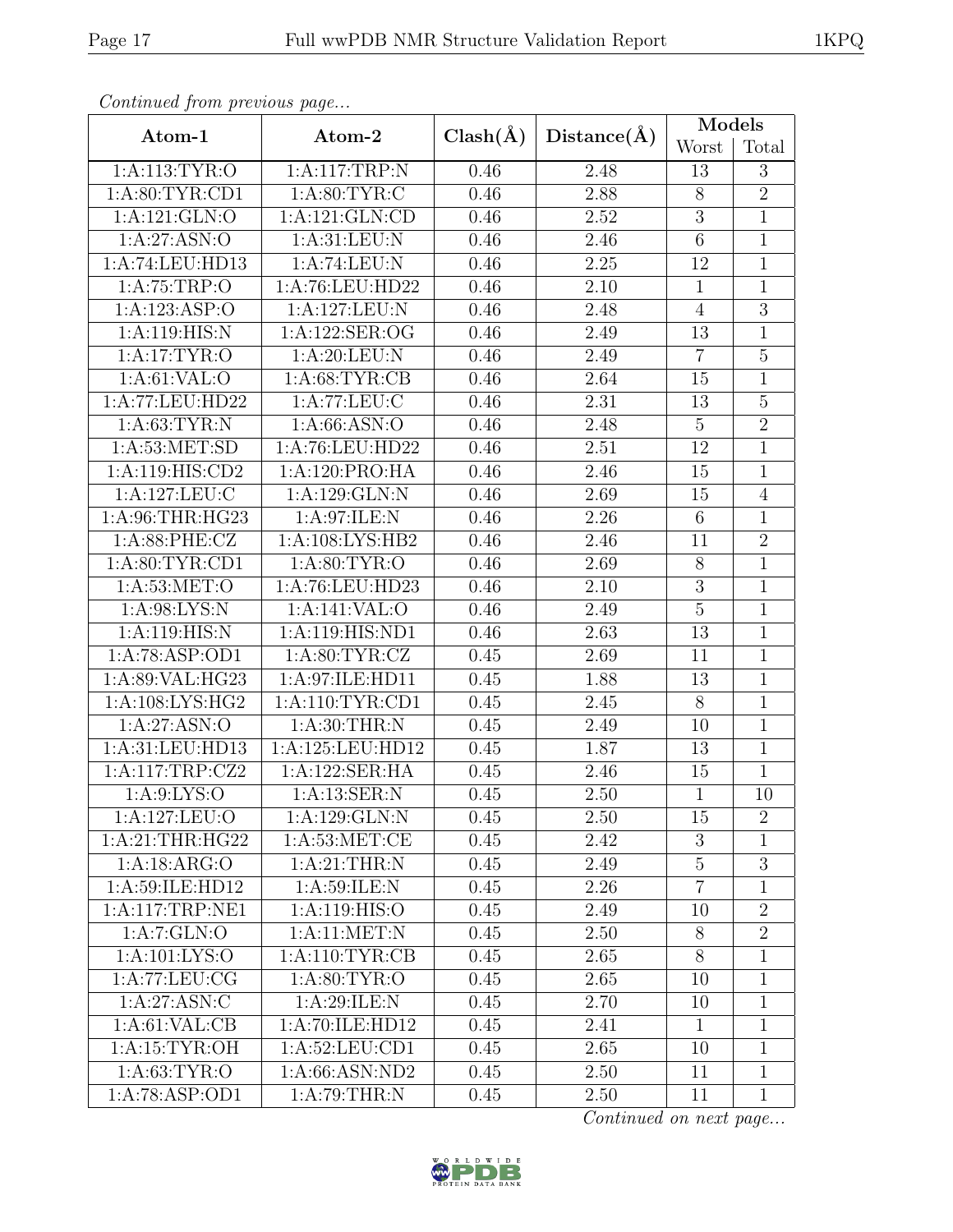|--|--|

| Continuea from previous page |                    |              |             | Models           |                |
|------------------------------|--------------------|--------------|-------------|------------------|----------------|
| Atom-1                       | Atom-2             | $Clash(\AA)$ | Distance(A) | Worst            | Total          |
| 1:A:114:LEU:HD23             | 1:A:115:HIS:N      | 0.45         | 2.26        | 15               | 1              |
| 1:A:119:HIS:HA               | 1: A: 120: PRO: C  | 0.45         | 2.31        | $\overline{7}$   | 9              |
| 1: A:95:MET:CG               | 1:A:141:VAL:CG1    | 0.45         | 2.95        | $\bf 5$          | $\mathbf 1$    |
| 1:A:28:VAL:HG21              | 1:A:124:LEU:HD13   | 0.45         | 1.88        | $\overline{7}$   | $\overline{1}$ |
| 1:A:88:PHE:CE2               | 1: A:108: LYS: HD3 | 0.45         | 2.46        | $\overline{7}$   | $\mathbf{1}$   |
| 1:A:118:LYS:O                | 1:A:121:GLN:NE2    | 0.45         | 2.49        | 14               | $\mathbf{1}$   |
| 1: A:118: LYS:O              | 1:A:119:HIS:O      | 0.45         | 2.35        | 12               | $\,6$          |
| 1: A:95:MET:CB               | 1:A:141:VAL:HG22   | 0.45         | 2.36        | $\overline{4}$   | $\mathbf{1}$   |
| 1:A:54:ASN:ND2               | 1: A:54: ASN: N    | 0.45         | 2.64        | 14               | $\mathbf{1}$   |
| 1:A:118:LYS:HB2              | 1:A:119:HIS:CE1    | 0.44         | 2.47        | $\overline{4}$   | $\mathbf{1}$   |
| 1: A:109: ILE: O             | 1:A:109:ILE:HG22   | 0.44         | 2.12        | $\overline{2}$   | $1\,$          |
| 1:A:141:VAL:HG12             | 1:A:142:PHE:N      | 0.44         | 2.26        | 15               | $\mathbf{1}$   |
| 1: A:82:TYR:O                | 1: A:83: ASN:CB    | 0.44         | 2.65        | 3                | $\sqrt{6}$     |
| 1: A:95:MET:CG               | 1:A:141:VAL:HG12   | 0.44         | 2.42        | $\overline{5}$   | $\mathbf 1$    |
| 1: A:27: ASN:OD1             | 1:A:28:VAL:N       | 0.44         | 2.51        | 10               | $\mathbf{1}$   |
| 1:A:76:LEU:HD13              | 1:A:85:PRO:HB3     | 0.44         | 1.88        | $\mathbf{1}$     | $\mathbf 1$    |
| 1:A:18:ARG:CG                | 1:A:19:ASP:N       | 0.44         | 2.81        | $\overline{4}$   | $\mathbf{1}$   |
| 1:A:127:LEU:O                | 1:A:130:VAL:HG12   | 0.44         | 2.12        | 9                | $\overline{1}$ |
| 1:A:59:ILE:HG22              | 1: A:61: VAL:CG1   | 0.44         | 2.43        | 12               | $\overline{1}$ |
| 1:A:141:VAL:HG22             | 1:A:142:PHE:N      | 0.44         | 2.28        | $6\phantom{.}6$  | $\mathbf 1$    |
| 1:A:55:LEU:HD12              | 1:A:74:LEU:HD12    | 0.44         | 1.89        | $\overline{8}$   | $\mathbf{1}$   |
| 1: A:80: TYR: HA             | 1:A:81:PRO:C       | 0.44         | 2.33        | 10               | 9              |
| 1: A:98: LYS: N              | 1:A:140:PRO:O      | 0.44         | $2.51\,$    | $\overline{5}$   | $\overline{2}$ |
| 1:A:12:VAL:HG21              | 1: A:22: VAL:CG2   | 0.44         | 2.43        | 15               | $\overline{2}$ |
| 1: A:24: GLU:CG              | 1:A:124:LEU:HD12   | 0.44         | 2.43        | $\overline{7}$   | $\mathbf{1}$   |
| 1:A:114:LEU:O                | 1:A:114:LEU:HD12   | 0.44         | 2.12        | 11               | $\mathbf{1}$   |
| 1:A:27:ASN:O                 | 1:A:29:ILE:N       | 0.44         | 2.51        | 10               | $\mathbf{1}$   |
| 1:A:32:TYR:CE1               | 1:A:132:ILE:HD11   | 0.44         | 2.48        | 11               | $\overline{1}$ |
| 1: A:102: HIS:O              | 1:A:104:ASP:N      | 0.44         | 2.51        | 14               | $\mathbf{1}$   |
| 1:A:26:VAL:CG1               | 1:A:27:ASN:N       | 0.43         | 2.81        | 4                | $\overline{2}$ |
| 1: A:102: HIS:O              | 1: A:110: TYR: CE1 | 0.43         | 2.71        | $9\phantom{.}$   | $\mathbf{1}$   |
| 1: A:58:THR:HG22             | 1:A:71:PRO:HB3     | 0.43         | 1.89        | $\mathbf{1}$     | $\mathbf{1}$   |
| 1:A:119:HIS:ND1              | 1:A:119:HIS:C      | 0.43         | 2.72        | $6\phantom{.}6$  | $\mathbf{1}$   |
| 1:A:89:VAL:HG12              | 1:A:107:GLY:C      | 0.43         | 2.32        | $\overline{7}$   | $\mathbf{1}$   |
| 1: A:88: PHE:CD1             | 1: A:88: PHE: N    | 0.43         | 2.86        | 13               | $\mathbf{1}$   |
| 1:A:52:LEU:HD22              | 1: A:52:LEU: N     | 0.43         | 2.27        | $\mathbf{1}$     | $\overline{2}$ |
| 1: A:25:THR:HG22             | 1:A:29:ILE:HD11    | 0.43         | 1.90        | $\overline{4}$   | $\mathbf{1}$   |
| 1: A:102: HIS:O              | 1: A:110: TYR: CD1 | 0.43         | 2.71        | $\boldsymbol{9}$ | $\overline{1}$ |
| 1:A:71:PRO:O                 | 1: A:89: VAL: HG23 | 0.43         | 2.13        | $6\phantom{.}6$  | $\mathbf 1$    |
| 1:A:11:MET:HE2               | 1:A:39:LEU:HD23    | 0.43         | 1.90        | 12               | $\mathbf{1}$   |
| 1:A:73:CYS:HB3               | 1:A:88:PHE:CE2     | 0.43         | 2.49        | 13               | $\mathbf{1}$   |

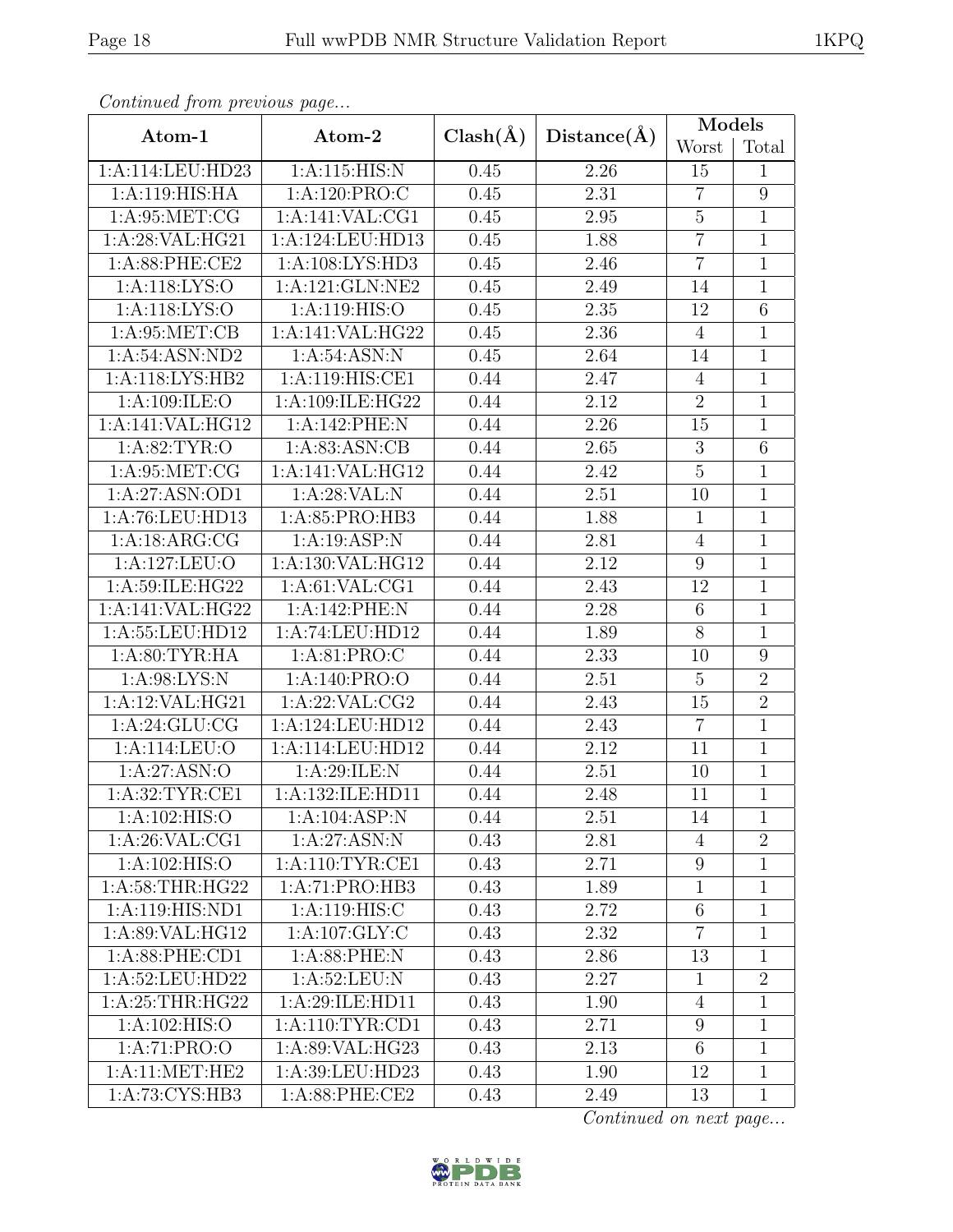|--|

|                     |                     |              |             | <b>Models</b>   |                |
|---------------------|---------------------|--------------|-------------|-----------------|----------------|
| Atom-1              | Atom-2              | $Clash(\AA)$ | Distance(A) | Worst           | Total          |
| 1: A:83: ASN:CB     | 1:A:84:PRO:HD3      | 0.43         | 2.44        | 10              | $\overline{4}$ |
| 1: A:89: VAL:CG1    | 1:A:109:ILE:HD11    | 0.43         | 2.44        | $\overline{4}$  | $\mathbf{1}$   |
| 1:A:78:ASP:CG       | 1: A:80: TYR: CZ    | 0.43         | 2.92        | 11              | $\mathbf{1}$   |
| 1: A:63:TYR:HB2     | 1: A:68: TYR: CG    | 0.43         | 2.49        | 12              | $\overline{1}$ |
| 1: A: 135: PHE: CE2 | 1:A:140:PRO:CG      | 0.43         | 3.01        | 15              | $\mathbf 1$    |
| 1: A: 18: ARG: C    | 1:A:20:LEU:N        | 0.43         | 2.71        | $8\,$           | $\overline{2}$ |
| 1:A:102:HIS:CE1     | 1:A:112:PRO:HD3     | 0.43         | 2.49        | $\overline{7}$  | $\mathbf{1}$   |
| 1:A:35:LEU:HD12     | 1:A:57:GLY:HA3      | 0.43         | 1.90        | 10              | $\mathbf{1}$   |
| 1:A:29:ILE:O        | 1: A:32: TYR:O      | 0.42         | 2.37        | 13              | $\overline{4}$ |
| 1:A:31:LEU:HD23     | 1:A:32:TYR:CD2      | 0.42         | 2.49        | $\overline{7}$  | $\mathbf{1}$   |
| 1:A:77:LEU:CD1      | 1: A:83: ASN:O      | 0.42         | 2.58        | 12              | $\mathbf{1}$   |
| 1:A:125:LEU:H       | 1:A:125:LEU:HD22    | 0.42         | 1.74        | 13              | $\mathbf{1}$   |
| 1:A:27:ASN:OD1      | 1:A:27:ASN:C        | 0.42         | 2.58        | $8\,$           | $\overline{5}$ |
| 1: A:80: TYR:CD1    | 1:A:81:PRO:N        | 0.42         | 2.87        | $\overline{2}$  | $\mathbf{1}$   |
| 1:A:137:ASP:O       | 1: A: 138: GLU: CG  | 0.42         | 2.67        | $\overline{3}$  | $\overline{2}$ |
| 1:A:54:ASN:OD1      | 1:A:54:ASN:N        | 0.42         | 2.52        | $\overline{4}$  | $\overline{2}$ |
| 1:A:54:ASN:OD1      | 1: A:75:TRP:CD2     | 0.42         | 2.72        | 10              | $\mathbf{1}$   |
| 1:A:102:HIS:CG      | 1:A:111:LEU:HG      | 0.42         | 2.49        | $\mathbf{1}$    | $\overline{1}$ |
| 1: A:39: LEU: C     | 1:A:39:LEU:HD13     | 0.42         | 2.35        | $\overline{1}$  | $\overline{1}$ |
| 1: A:88: PHE: CZ    | 1: A: 108: LYS: HD3 | 0.42         | 2.49        | $\overline{7}$  | $\mathbf 1$    |
| 1:A:31:LEU:HD13     | 1:A:125:LEU:CD2     | 0.42         | 2.44        | 11              | $\overline{1}$ |
| 1:A:89:VAL:CG2      | 1:A:107:GLY:CA      | 0.42         | 2.97        | $\overline{4}$  | $\mathbf{1}$   |
| 1: A: 33: LYS: O    | 1:A:34:ASP:CG       | 0.42         | 2.58        | $\overline{6}$  | $\overline{1}$ |
| 1: A:99:THR:HA      | 1: A: 103: VAL: O   | 0.42         | 2.15        | $9\,$           | $\mathbf{1}$   |
| 1: A:98: LYS: N     | 1:A:142:PHE:O       | 0.42         | 2.53        | $\overline{7}$  | $\mathbf{1}$   |
| 1:A:117:TRP:CG      | 1:A:122:SER:HB3     | 0.42         | 2.49        | 12              | $\overline{2}$ |
| 1: A:95:MET:O       | 1:A:142:PHE:O       | 0.42         | 2.37        | 14              | $\mathbf{1}$   |
| 1:A:141:VAL:O       | 1:A:142:PHE:O       | 0.42         | 2.37        | $\overline{15}$ | $\overline{2}$ |
| 1: A:66: ASN: N     | 1:A:66:ASN:ND2      | 0.42         | 2.67        | $\mathbf{1}$    | 1              |
| 1:A:111:LEU:HD13    | 1:A:114:LEU:CD2     | 0.42         | 2.44        | $\overline{4}$  | $\mathbf{1}$   |
| 1:A:97:ILE:HG21     | 1:A:107:GLY:CA      | 0.42         | 2.45        | 6               | $\mathbf{1}$   |
| 1:A:77:LEU:HB2      | 1: A:80: TYR:O      | 0.42         | 2.15        | 10              | $\mathbf{1}$   |
| 1: A:61: VAL: CG2   | 1: A: 135: PHE: O   | 0.42         | 2.65        | 11              | 1              |
| 1: A:63:TYR:CE1     | 1:A:139:PRO:CD      | 0.42         | 3.02        | 11              | $\mathbf{1}$   |
| 1:A:117:TRP:HA      | 1: A: 122: SER: CB  | 0.42         | 2.45        | 12              | $\mathbf{1}$   |
| 1: A:73: CYS:SG     | 1: A:88: PHE: CZ    | 0.42         | 3.13        | 15              | $\mathbf{1}$   |
| 1:A:15:TYR:CE2      | 1:A:21:THR:HG21     | 0.42         | 2.50        | 3               | $\mathbf{1}$   |
| 1: A:118: LYS:O     | 1:A:118:LYS:CD      | 0.42         | 2.68        | $\overline{4}$  | $\mathbf{1}$   |
| 1:A:16:LYS:HE2      | 1: A:17:TYR:CE1     | 0.42         | 2.50        | 8               | $\mathbf{1}$   |
| 1:A:17:TYR:CZ       | 1:A:83:ASN:OD1      | 0.42         | 2.73        | 10              | $\mathbf{1}$   |
| 1: A:118: LYS: N    | 1:A:118:LYS:CD      | 0.42         | 2.83        | 10              | $\mathbf{1}$   |

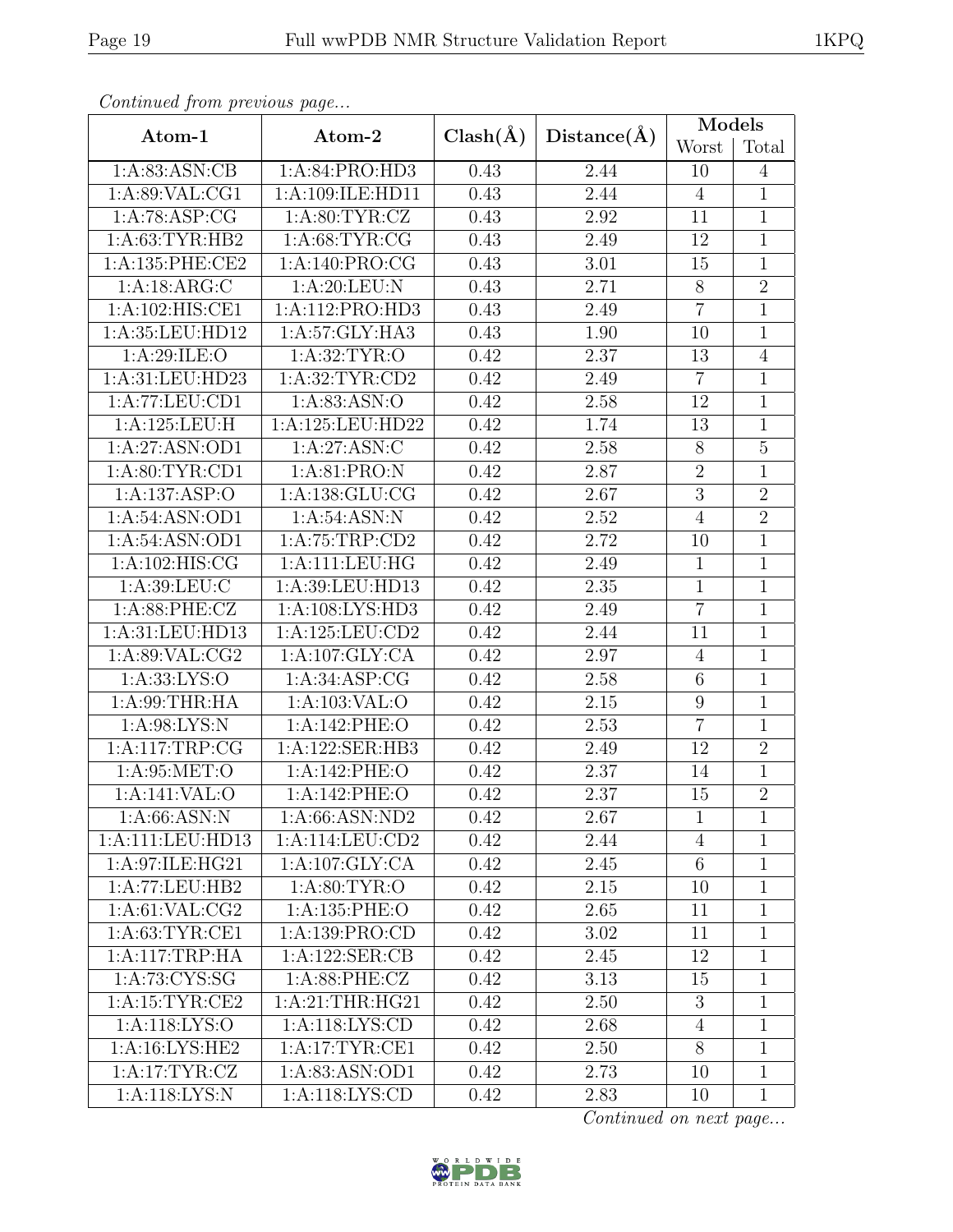|--|

| Continued from previous page |                   |              |             | <b>Models</b>    |                |
|------------------------------|-------------------|--------------|-------------|------------------|----------------|
| Atom-1                       | Atom-2            | $Clash(\AA)$ | Distance(A) | Worst            | Total          |
| 1:A:118:LYS:C                | 1:A:119:HIS:ND1   | 0.42         | 2.73        | 13               | $\mathbf{1}$   |
| 1:A:89:VAL:HG12              | 1:A:107:GLY:HA3   | 0.42         | 1.92        | $\overline{3}$   | $\mathbf{1}$   |
| 1:A:102:HIS:ND1              | 1:A:102:HIS:N     | 0.42         | 2.68        | 10               | $\mathbf{1}$   |
| 1:A:119:HIS:HB2              | 1:A:120:PRO:HA    | 0.42         | 1.89        | 15               | $\overline{1}$ |
| 1:A:134:VAL:HG12             | 1:A:135:PHE:CD1   | 0.41         | 2.50        | 13               | $\mathbf{1}$   |
| 1:A:98:LYS:O                 | 1: A:99:THR:O     | 0.41         | 2.38        | $\mathbf{1}$     | $\mathbf{1}$   |
| 1: A:59: ILE: CG2            | 1:A:60:PRO:HD2    | 0.41         | 2.45        | 10               | $\overline{3}$ |
| $1:A:43:\overline{VAL:O}$    | 1: A:43: VAL: CG2 | 0.41         | 2.68        | $\overline{7}$   | $\mathbf{1}$   |
| 1: A:27: ASN: C              | 1:A:27:ASN:OD1    | 0.41         | 2.59        | $9\,$            | $\mathbf{1}$   |
| 1: A:61:VAL:O                | 1:A:61:VAL:HG12   | 0.41         | 2.15        | 11               | $\mathbf{1}$   |
| 1: A:98: LYS: C              | 1:A:99:THR:OG1    | 0.41         | 2.58        | $\mathbf{1}$     | $\mathbf{1}$   |
| 1:A:102:HIS:HB3              | 1:A:111:LEU:HD23  | 0.41         | 1.92        | $\overline{5}$   | $\mathbf{1}$   |
| 1:A:117:TRP:CE2              | 1:A:122:SER:HB2   | 0.41         | $2.50\,$    | $\overline{7}$   | $\mathbf{1}$   |
| 1: A:96:THR:O                | 1:A:97:ILE:O      | 0.41         | 2.38        | 12               | $\mathbf{1}$   |
| 1:A:88:PHE:N                 | 1:A:109:ILE:HD11  | 0.41         | 2.30        | 14               | $\mathbf{1}$   |
| 1:A:29:ILE:O                 | 1: A:32: TYR: C   | 0.41         | 2.59        | $\boldsymbol{9}$ | $\overline{7}$ |
| 1: A: 33: LYS: O             | 1: A:34: ASP:C    | 0.41         | 2.59        | 3                | $\mathbf{1}$   |
| 1:A:28:VAL:HG12              | 1:A:35:LEU:HD22   | 0.41         | 1.91        | $\overline{6}$   | $\mathbf{1}$   |
| 1:A:118:LYS:O                | 1:A:119:HIS:CB    | 0.41         | 2.68        | $\boldsymbol{3}$ | $\mathbf{1}$   |
| 1: A:87: CYS:SG              | 1:A:114:LEU:HD11  | 0.41         | 2.55        | $\,6$            | $\mathbf 1$    |
| 1:A:77:LEU:CD2               | 1:A:77:LEU:C      | 0.41         | 2.88        | 12               | $\mathbf{1}$   |
| 1:A:117:TRP:NE1              | 1:A:122:SER:CA    | 0.41         | 2.84        | 15               | $\mathbf{1}$   |
| 1:A:7:GLN:O                  | 1: A:10:LYS:N     | 0.41         | 2.54        | 15               | $\overline{2}$ |
| 1:A:18:ARG:O                 | 1:A:19:ASP:C      | 0.41         | 2.58        | 15               | $\overline{2}$ |
| 1:A:39:LEU:HD13              | 1:A:39:LEU:C      | 0.41         | 2.36        | $\overline{7}$   | $\mathbf{1}$   |
| 1: A:21:THR:O                | 1:A:25:THR:CB     | 0.41         | 2.69        | 11               | $\mathbf{1}$   |
| 1: A:63:TYR:CE1              | 1:A:139:PRO:HD3   | 0.41         | 2.51        | 11               | $\mathbf{1}$   |
| 1:A:108:LYS:O                | 1:A:109:ILE:C     | 0.41         | 2.58        | 14               | $\mathbf{1}$   |
| 1: A:109: ILE:O              | 1:A:109:ILE:HG12  | 0.41         | 2.16        | 14               | $\mathbf{1}$   |
| 1:A:127:LEU:O                | 1:A:128:ILE:C     | 0.41         | 2.59        | $\overline{2}$   | $\overline{2}$ |
| 1:A:86:ILE:HG21              | 1:A:88:PHE:CE2    | 0.41         | 2.51        | $\overline{5}$   | $\mathbf{1}$   |
| 1:A:62:PRO:HA                | 1: A:66: ASN:O    | 0.41         | 2.16        | $\overline{7}$   | $\mathbf{1}$   |
| 1: A:32:TYR:OH               | 1:A:132:ILE:CD1   | 0.41         | 2.67        | 14               | $\overline{1}$ |
| 1:A:12:VAL:O                 | 1:A:18:ARG:CB     | 0.41         | 2.68        | 4                | $\mathbf 1$    |
| 1: A:79:THR:O                | 1:A:83:ASN:OD1    | 0.41         | 2.38        | $\overline{7}$   | $\mathbf{1}$   |
| 1:A:70:ILE:HD11              | 1:A:139:PRO:HB3   | 0.41         | 1.93        | 10               | $\mathbf{1}$   |
| 1:A:27:ASN:CG                | 1:A:125:LEU:HD11  | 0.41         | 2.35        | $\mathbf{1}$     | $\mathbf{1}$   |
| 1:A:27:ASN:O                 | 1: A:28:VAL:CC    | 0.41         | 2.59        | 3                | $\overline{4}$ |
| 1:A:118:LYS:HA               | 1:A:122:SER:CB    | 0.41         | 2.46        | 3                | $\mathbf{1}$   |
| 1: A:17: TYR:O               | 1: A:21:THR:N     | 0.41         | 2.49        | $\mathbf 5$      | $\mathbf{1}$   |
| 1:A:119:HIS:ND1              | 1:A:119:HIS:N     | 0.41         | 2.68        | $\overline{5}$   | $\mathbf{1}$   |

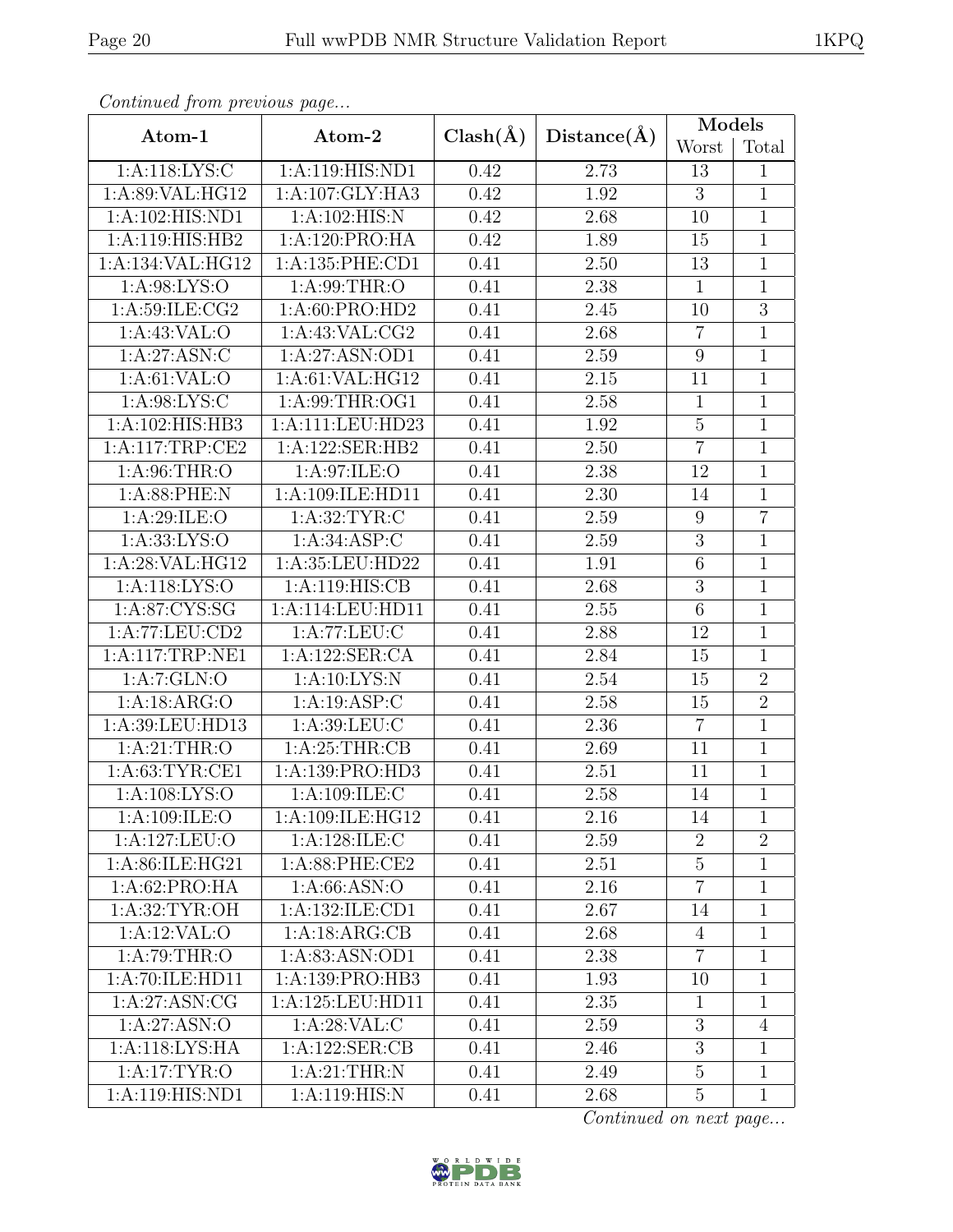|--|

| onderdou ji ome produo pugom      |                     |              |                   | <b>Models</b>   |                |
|-----------------------------------|---------------------|--------------|-------------------|-----------------|----------------|
| Atom-1                            | Atom-2              | $Clash(\AA)$ | $Distance(\AA)$   | Worst           | Total          |
| 1:A:133:VAL:O                     | 1:A:134:VAL:C       | 0.41         | 2.59              | 11              | 3              |
| 1:A:131:MET:HG2                   | 1:A:135:PHE:CZ      | 0.41         | 2.50              | $6\,$           | $\overline{1}$ |
| 1: A:96:THR:O                     | 1:A:97:ILE:HG22     | 0.41         | 2.16              | $8\,$           | $\mathbf{1}$   |
| 1: A:63:TYR:CD1                   | 1:A:139:PRO:HD3     | 0.41         | 2.51              | 11              | $\mathbf{1}$   |
| 1:A:74:LEU:HD11                   | 1: A:85: PRO:CG     | 0.41         | 2.45              | 11              | $\mathbf 1$    |
| 1: A:98: LYS: HB2                 | 1:A:142:PHE:CD1     | 0.41         | $\overline{2.50}$ | $\overline{1}$  | $\overline{1}$ |
| 1: A:25:THR:O                     | 1: A:26: VAL:C      | 0.41         | 2.59              | 9               | $\overline{2}$ |
| 1: A:63:TYR:CE2                   | 1:A:139:PRO:HG2     | 0.41         | 2.50              | $\overline{4}$  | $\overline{1}$ |
| 1: A:97: ILE:C                    | 1:A:142:PHE:O       | 0.41         | $\overline{2.60}$ | $\overline{7}$  | $\mathbf{1}$   |
| 1: A:97: ILE: O                   | 1: A:98: LYS: C     | 0.41         | 2.59              | 13              | $\overline{1}$ |
| 1:A:114:LEU:O                     | 1:A:117:TRP:O       | 0.40         | 2.39              | $\sqrt{4}$      | $\overline{1}$ |
| 1: A:32:TYR:CZ                    | 1: A:59: ILE: CG2   | 0.40         | 2.98              | $\overline{6}$  | $\overline{1}$ |
| 1: A: 121: GLN: O                 | 1:A:122:SER:C       | 0.40         | 2.60              | $\overline{7}$  | $\mathbf{1}$   |
| 1:A:109:ILE:CD1                   | 1: A: 131: MET: HE2 | 0.40         | 2.45              | $\overline{1}$  | $\mathbf{1}$   |
| 1:A:37:PRO:HA                     | 1:A:55:LEU:HD23     | 0.40         | 1.93              | $\overline{7}$  | $\overline{1}$ |
| 1:A:77:LEU:CB                     | 1: A:80: TYR:O      | 0.40         | 2.69              | 10              | $\overline{1}$ |
| 1:A:31:LEU:HD22                   | 1: A:32:TYR:CE2     | 0.40         | $2.51\,$          | 11              | $\mathbf{1}$   |
| 1:A:34:ASP:OD1                    | 1: A:35:LEU: N      | 0.40         | 2.49              | 11              | $\overline{1}$ |
| 1:A:40:ASP:O                      | 1: A:52:LEU:O       | 0.40         | 2.39              | 11              | $\overline{1}$ |
| 1:A:98:LYS:HG3                    | 1:A:142:PHE:CG      | 0.40         | 2.51              | 14              | $\mathbf{1}$   |
| 1: A:96:THR:O                     | 1:A:141:VAL:O       | 0.40         | 2.40              | $\mathbf{1}$    | $\mathbf{1}$   |
| 1:A:124:LEU:O                     | 1:A:125:LEU:C       | 0.40         | 2.60              | $\overline{3}$  | $\mathbf{1}$   |
| 1:A:128:ILE:O                     | 1:A:132:ILE:HD12    | 0.40         | 2.16              | $\overline{3}$  | $\overline{1}$ |
| 1:A:121:GLN:O                     | 1:A:122:SER:O       | 0.40         | 2.40              | $\overline{7}$  | $\overline{1}$ |
| 1:A:122:SER:C                     | 1:A:123:ASP:CG      | 0.40         | 2.80              | $\overline{8}$  | $\mathbf{1}$   |
| 1: A:9: LYS:O                     | 1:A:13:SER:OG       | 0.40         | $2.39\,$          | 13              | $\mathbf{1}$   |
| 1:A:76:LEU:CD2                    | 1: A:76:LEU: N      | 0.40         | 2.85              | $\mathbf{1}$    | $\mathbf{1}$   |
| $1:A:114:\overline{\text{LEU:O}}$ | 1:A:117:TRP:N       | 0.40         | 2.50              | 10              | $\mathbf{1}$   |
| 1:A:110:TYR:O                     | 1:A:111:LEU:C       | 0.40         | $2.59\,$          | 10              | $\mathbf{1}$   |
| 1:A:120:PRO:O                     | 1:A:122:SER:O       | 0.40         | 2.39              | 11              | $\mathbf 1$    |
| 1:A:20:LEU:HD23                   | 1:A:24:GLU:OE2      | 0.40         | 2.16              | 12              | $\overline{1}$ |
| 1:A:74:LEU:CD2                    | 1:A:74:LEU:C        | 0.40         | 2.89              | 12              | $\mathbf{1}$   |
| 1:A:122:SER:O                     | 1:A:123:ASP:CG      | 0.40         | $\overline{2.60}$ | $\overline{15}$ | $\overline{1}$ |

## 6.3 Torsion angles  $(i)$

#### 6.3.1 Protein backbone  $(i)$

In the following table, the Percentiles column shows the percent Ramachandran outliers of the chain as a percentile score with respect to all PDB entries followed by that with respect to all NMR entries. The Analysed column shows the number of residues for which the backbone conformation

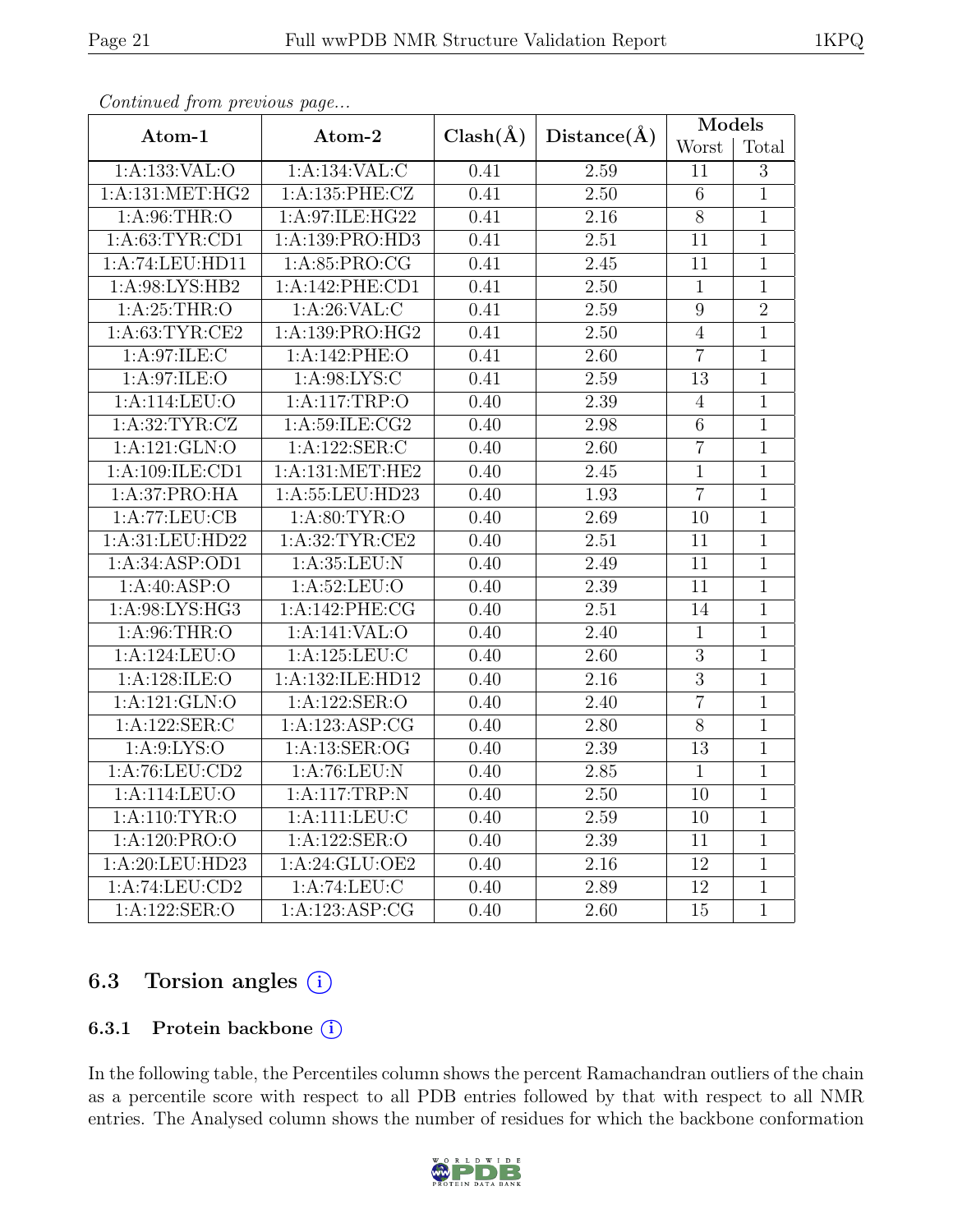| Mol | Chain | Analysed          | Favoured            | Allowed                   | <b>Outliers</b> | Percentiles    |
|-----|-------|-------------------|---------------------|---------------------------|-----------------|----------------|
|     |       | $131/145(90\%)$   | $104\pm4(79\pm3\%)$ | 21±3 (16±2%)   6±1 (5±1%) |                 | $4\vert$<br>28 |
| All | All   | $1965/2175(90\%)$ | 1559 (79%)          | 317 $(16\%)$              | 89(5%)          | 28             |

was analysed and the total number of residues.

All 27 unique Ramachandran outliers are listed below. They are sorted by the frequency of occurrence in the ensemble.

| Mol            | Chain              | Res              | <b>Type</b>             | Models (Total) |
|----------------|--------------------|------------------|-------------------------|----------------|
| $\mathbf{1}$   | $\overline{A}$     | 79               | <b>THR</b>              | $15\,$         |
| $\mathbf{1}$   | А                  | 83               | <b>ASN</b>              | 9              |
| $\overline{1}$ | А                  | 104              | <b>ASP</b>              | $\overline{8}$ |
| $\mathbf{1}$   | A                  | 81               | <b>PRO</b>              | $\overline{7}$ |
| $\overline{1}$ | А                  | 119              | <b>HIS</b>              | $\overline{5}$ |
| $\overline{1}$ | $\overline{A}$     | 103              | <b>VAL</b>              | $\overline{4}$ |
| $\overline{1}$ | $\overline{A}$     | $\overline{142}$ | PHE                     | $\overline{4}$ |
| $\overline{1}$ | A                  | 118              | $\overline{\text{LYS}}$ | $\overline{4}$ |
| $\overline{1}$ | $\overline{A}$     | 64               | ARG                     | $\,4\,$        |
| $\overline{1}$ | $\overline{A}$     | $34\,$           | <b>ASP</b>              | $\overline{3}$ |
| $\overline{1}$ | A                  | 109              | ILE                     | $\overline{3}$ |
| $\overline{1}$ | $\overline{A}$     | 97               | ILE                     | $\overline{3}$ |
| $\overline{1}$ | $\overline{A}$     | 43               | <b>VAL</b>              | $\overline{2}$ |
| $\overline{1}$ | A                  | 99               | <b>THR</b>              | $\overline{2}$ |
| $\overline{1}$ | $\overline{A}$     | $\overline{63}$  | <b>TYR</b>              | $\overline{2}$ |
| $\overline{1}$ | $\overline{A}$     | 122              | <b>SER</b>              | $\overline{2}$ |
| $\overline{1}$ | $\overline{A}$     | $\overline{65}$  | $\overline{\text{GLY}}$ | $\overline{2}$ |
| $\mathbf{1}$   | $\overline{A}$     | $95\,$           | <b>MET</b>              | $\overline{1}$ |
| $\overline{1}$ | $\overline{A}$     | 98               | <b>LYS</b>              | $\overline{1}$ |
| $\overline{1}$ | $\overline{A}$     | $\overline{120}$ | $\overline{\text{PRO}}$ | $\overline{1}$ |
| $\overline{1}$ | А                  | 96               | <b>THR</b>              | $\mathbf{1}$   |
| $\mathbf{1}$   | $\overline{A}$     | 28               | <b>VAL</b>              | $\mathbf{1}$   |
| $\overline{1}$ | $\overline{A}$     | 123              | $\overline{\text{ASP}}$ | $\overline{1}$ |
| $\overline{1}$ | А                  | 100              | $\overline{G}IY$        | $\mathbf{1}$   |
| $\overline{1}$ | $\overline{A}$     | $\overline{27}$  | <b>ASN</b>              | $\overline{1}$ |
| $\mathbf{1}$   | $\overline{A}$     | 112              | <b>PRO</b>              | $\mathbf{1}$   |
| $\overline{1}$ | $\overline{\rm A}$ | $\overline{141}$ | $\overline{\text{VAL}}$ | $\overline{1}$ |

#### 6.3.2 Protein sidechains (i)

In the following table, the Percentiles column shows the percent sidechain outliers of the chain as a percentile score with respect to all PDB entries followed by that with respect to all NMR entries. The Analysed column shows the number of residues for which the sidechain conformation was analysed and the total number of residues.

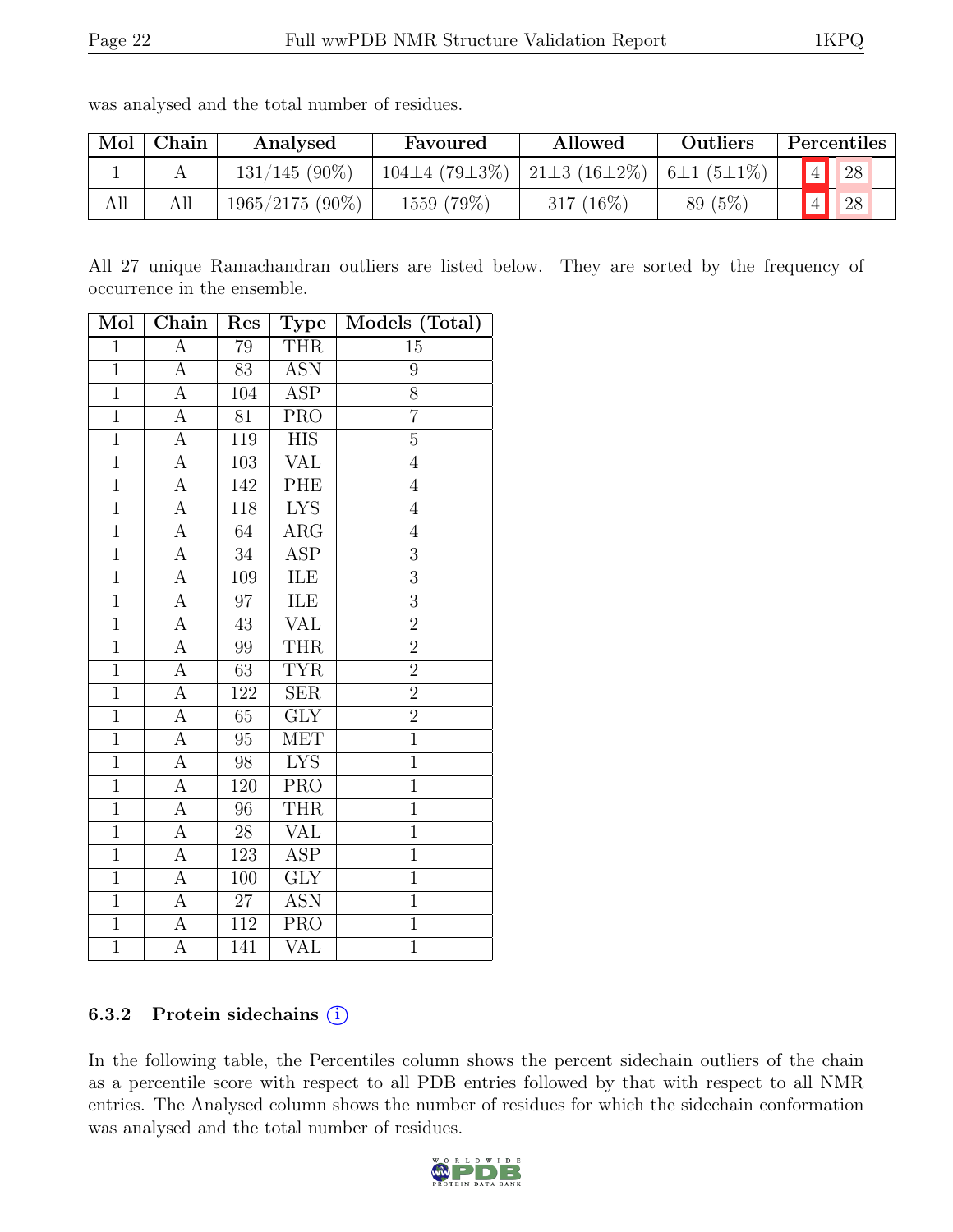|     | Mol   Chain | Analysed          | Rotameric                   | Outliers    | Percentiles |
|-----|-------------|-------------------|-----------------------------|-------------|-------------|
|     |             | $124/136(91\%)$   | 91±3 (73±3%)   33±3 (27±3%) |             | 2 21        |
| All |             | $1860/2040(91\%)$ | 1361 (73\%)                 | 499 $(27%)$ | 2 21        |

All 79 unique residues with a non-rotameric sidechain are listed below. They are sorted by the frequency of occurrence in the ensemble.

| Mol            | Chain              | Res             | Type                    | Models (Total)   |
|----------------|--------------------|-----------------|-------------------------|------------------|
| $\overline{1}$ | $\overline{\rm A}$ | $\overline{26}$ | VAL                     | $15\,$           |
| $\mathbf{1}$   | А                  | 77              | <b>LEU</b>              | 15               |
| $\overline{1}$ | A                  | 118             | <b>LYS</b>              | 14               |
| $\overline{1}$ | А                  | $36\,$          | <b>LYS</b>              | $\overline{13}$  |
| $\overline{1}$ | A                  | 68              | <b>TYR</b>              | 13               |
| $\overline{1}$ | А                  | 80              | <b>TYR</b>              | $\overline{13}$  |
| $\overline{1}$ | А                  | 130             | <b>VAL</b>              | 13               |
| $\overline{1}$ | А                  | 31              | LEU                     | 12               |
| $\overline{1}$ | $\overline{A}$     | $\overline{64}$ | $\overline{\rm{ARG}}$   | 12               |
| $\mathbf{1}$   | А                  | 94              | ${\rm SER}$             | $\overline{12}$  |
| $\overline{1}$ | $\overline{A}$     | 119             | $\overline{HIS}$        | $\overline{12}$  |
| $\mathbf 1$    | A                  | $20\,$          | <b>LEU</b>              | $\overline{12}$  |
| $\overline{1}$ | $\overline{\rm A}$ | 74              | <b>LEU</b>              | $\overline{11}$  |
| $\overline{1}$ | $\overline{A}$     | 95              | <b>MET</b>              | $\overline{11}$  |
| $\mathbf{1}$   | A                  | 101             | ${\rm LYS}$             | 10               |
| $\overline{1}$ | $\overline{A}$     | 16              | <b>LYS</b>              | $\overline{9}$   |
| $\mathbf{1}$   | $\overline{A}$     | 90              | <b>LYS</b>              | 9                |
| $\overline{1}$ | $\overline{\rm A}$ | $\overline{93}$ | $\overline{\text{SER}}$ | $\overline{9}$   |
| $\mathbf 1$    | $\boldsymbol{A}$   | $98\,$          | <b>LYS</b>              | $\boldsymbol{9}$ |
| $\mathbf{1}$   | A                  | 110             | <b>TYR</b>              | 9                |
| $\overline{1}$ | $\overline{A}$     | 122             | $\overline{\text{SER}}$ | 9                |
| $\overline{1}$ | A                  | 97              | ILE                     | $\overline{9}$   |
| $\overline{1}$ | $\overline{A}$     | $\overline{10}$ | <b>LYS</b>              | $\overline{8}$   |
| $\overline{1}$ | А                  | 113             | <b>TYR</b>              | 8                |
| $\mathbf 1$    | A                  | 137             | ASP                     | 8                |
| $\overline{1}$ | А                  | $\overline{7}$  | <b>GLN</b>              | $\overline{7}$   |
| $\overline{1}$ | А                  | 14              | <b>LYS</b>              | $\overline{7}$   |
| $\overline{1}$ | А                  | 142             | PHE                     | $\overline{7}$   |
| $\mathbf{1}$   | А                  | 50              | $\rm{ARG}$              | $\overline{7}$   |
| 1              | А                  | 66              | ASN                     | 7                |
| $\mathbf 1$    | А                  | 104             | ASP                     | 7                |
| 1              | А                  | 114             | <b>LEU</b>              | $\overline{7}$   |
| $\overline{1}$ | А                  | 39              | LEU                     | $\overline{7}$   |
| $\mathbf{1}$   | А                  | 79              | <b>THR</b>              | 7                |
| $\mathbf{1}$   | А                  | 11              | <b>MET</b>              | 6                |
| $\mathbf{1}$   | А                  | 72              | ILE                     | 6                |

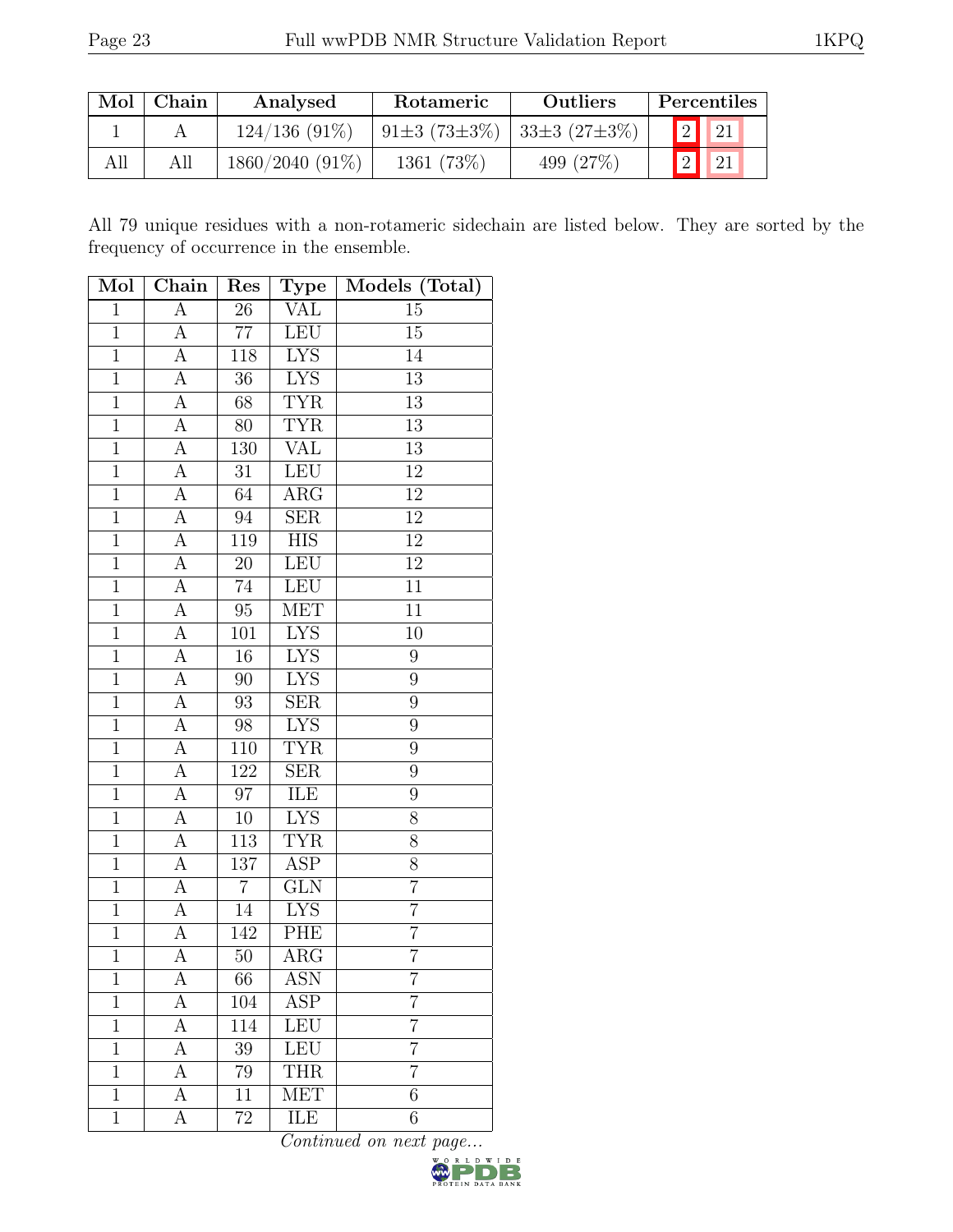| Mol            | Chain              | Res              | ${\bf Type}$            | Models (Total)  |
|----------------|--------------------|------------------|-------------------------|-----------------|
| $\mathbf 1$    | $\boldsymbol{A}$   | 123              | ASP                     | 6               |
| $\mathbf{1}$   | А                  | 124              | LEU                     | $6\phantom{.}6$ |
| $\overline{1}$ | А                  | $\overline{83}$  | <b>ASN</b>              | 6               |
| $\mathbf{1}$   | $\boldsymbol{A}$   | 138              | $\overline{\text{GLU}}$ | 6               |
| $\overline{1}$ | $\overline{A}$     | $\overline{88}$  | PHE                     | $\overline{6}$  |
| $\mathbf{1}$   | А                  | 129              | $\overline{\text{GLN}}$ | 6               |
| $\mathbf 1$    | $\overline{\rm A}$ | $121\,$          | GLN                     | 6               |
| $\mathbf{1}$   | $\overline{A}$     | 8                | LEU                     | 6               |
| $\overline{1}$ | $\overline{A}$     | 127              | LEU                     | $\overline{5}$  |
| $\overline{1}$ | $\overline{A}$     | 132              | ILE                     | $\overline{5}$  |
| $\mathbf{1}$   | А                  | 18               | $\rm{ARG}$              | $\overline{5}$  |
| $\mathbf{1}$   | $\boldsymbol{A}$   | 34               | $\overline{\text{ASP}}$ | $\overline{5}$  |
| $\mathbf{1}$   | А                  | $17\,$           | <b>TYR</b>              | $\overline{5}$  |
| $\overline{1}$ | $\boldsymbol{A}$   | $\boldsymbol{9}$ | <b>LYS</b>              | $\overline{5}$  |
| $\overline{1}$ | А                  | 19               | $\overline{\text{ASP}}$ | $\overline{5}$  |
| $\mathbf{1}$   | $\boldsymbol{A}$   | $24\,$           | GLU                     | $\overline{5}$  |
| $\mathbf{1}$   | А                  | $116\,$          | $\overline{\text{GLU}}$ | $\overline{4}$  |
| $\mathbf{1}$   | А                  | $53\,$           | MET                     | $\overline{4}$  |
| $\overline{1}$ | А                  | 13               | <b>SER</b>              | $\overline{4}$  |
| $\mathbf{1}$   | А                  | 102              | $\overline{HIS}$        | $\overline{4}$  |
| $\mathbf{1}$   | А                  | 51               | GLU                     | $\overline{4}$  |
| $\overline{1}$ | $\overline{A}$     | $\overline{96}$  | <b>THR</b>              | $\overline{3}$  |
| $\mathbf{1}$   | $\boldsymbol{A}$   | 23               | ARG                     | 3               |
| $\overline{1}$ | $\overline{\rm A}$ | $\overline{33}$  | <b>LYS</b>              | $\overline{3}$  |
| $\mathbf{1}$   | $\overline{A}$     | 108              | <b>LYS</b>              | 3               |
| $\mathbf{1}$   | А                  | $43\,$           | VAL                     | 3               |
| $\mathbf{1}$   | $\overline{A}$     | 78               | $\overline{\text{ASP}}$ | 3               |
| $\mathbf 1$    | A                  | $32\,$           | <b>TYR</b>              | $\overline{2}$  |
| $\overline{1}$ | $\overline{\rm A}$ | 54               | <b>ASN</b>              | $\overline{2}$  |
| $\mathbf 1$    | А                  | 63               | TYR                     | $\overline{2}$  |
| $\mathbf 1$    | А                  | 141              | <b>VAL</b>              | $\overline{2}$  |
| $\mathbf{1}$   | A                  | $55\,$           | LEU                     | $\overline{2}$  |
| $\mathbf{1}$   | A                  | 109              | ILE                     | $\overline{2}$  |
| $\overline{1}$ | А                  | 128              | <b>ILE</b>              | $\overline{2}$  |
| $\mathbf 1$    | A                  | 111              | LEU                     | $\mathbf{1}$    |
| $\mathbf{1}$   | A                  | 125              | LEU                     | $\mathbf 1$     |
| $\mathbf{1}$   | А                  | 15               | <b>TYR</b>              | $\mathbf{1}$    |
| $\mathbf{1}$   | А                  | 73               | $\overline{\text{CYS}}$ | $\mathbf{1}$    |
| $\mathbf{1}$   | А                  | 106              | <b>ASN</b>              | $\mathbf 1$     |
| $\mathbf 1$    | А                  | 89               | VAL                     | $\mathbf{1}$    |
| $\mathbf{1}$   | А                  | $\overline{115}$ | <b>HIS</b>              | $\mathbf{1}$    |
| $\mathbf{1}$   | А                  | 41               | SER                     | $\mathbf{1}$    |

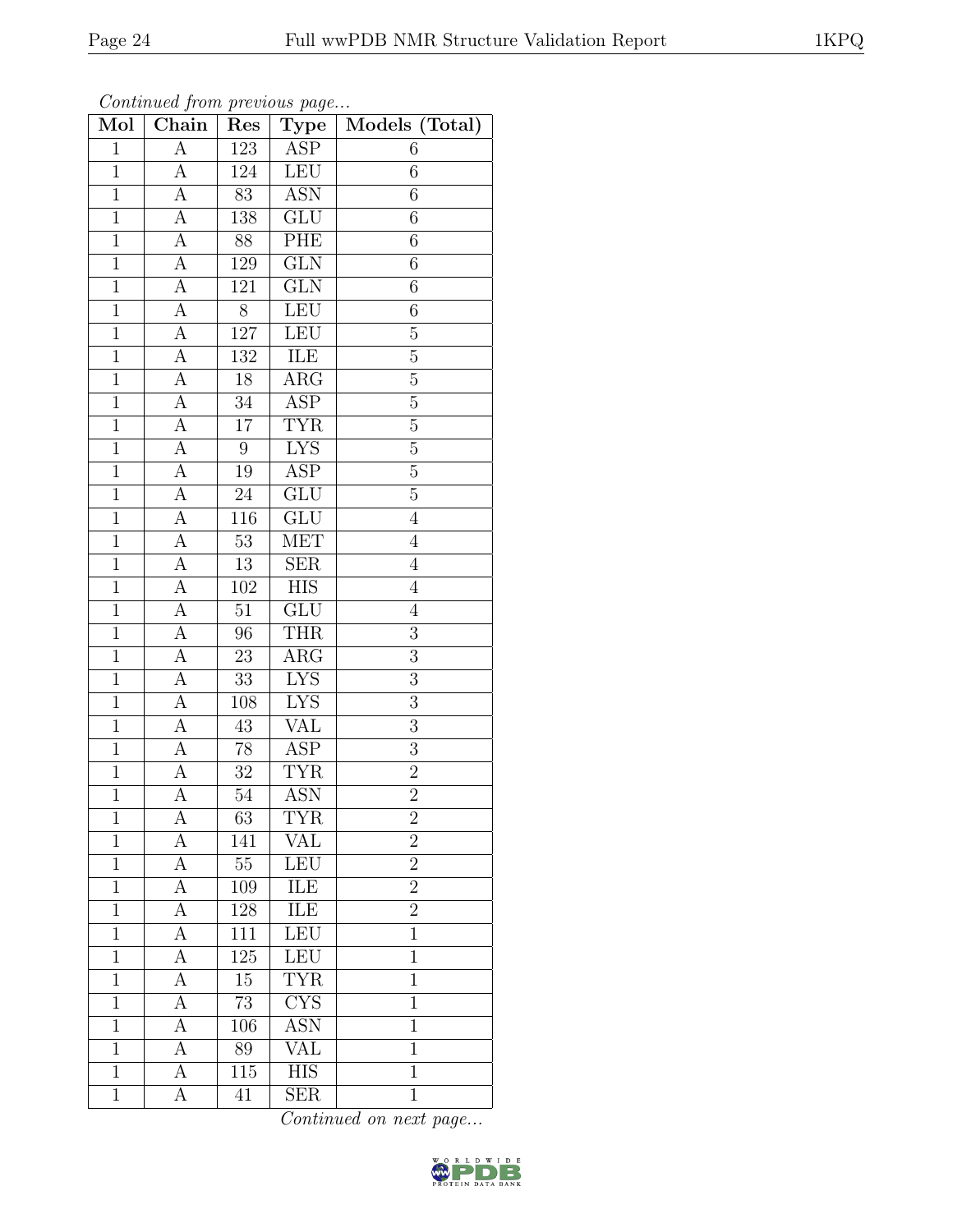Continued from previous page...

|  |       | Mol Chain Res Type   Models (Total) |
|--|-------|-------------------------------------|
|  | l TYR |                                     |

#### 6.3.3 RNA  $(i)$

There are no RNA molecules in this entry.

### 6.4 Non-standard residues in protein, DNA, RNA chains  $(i)$

There are no non-standard protein/DNA/RNA residues in this entry.

### 6.5 Carbohydrates  $(i)$

There are no monosaccharides in this entry.

## 6.6 Ligand geometry  $(i)$

There are no ligands in this entry.

## 6.7 Other polymers  $(i)$

There are no such molecules in this entry.

## 6.8 Polymer linkage issues  $(i)$

There are no chain breaks in this entry.